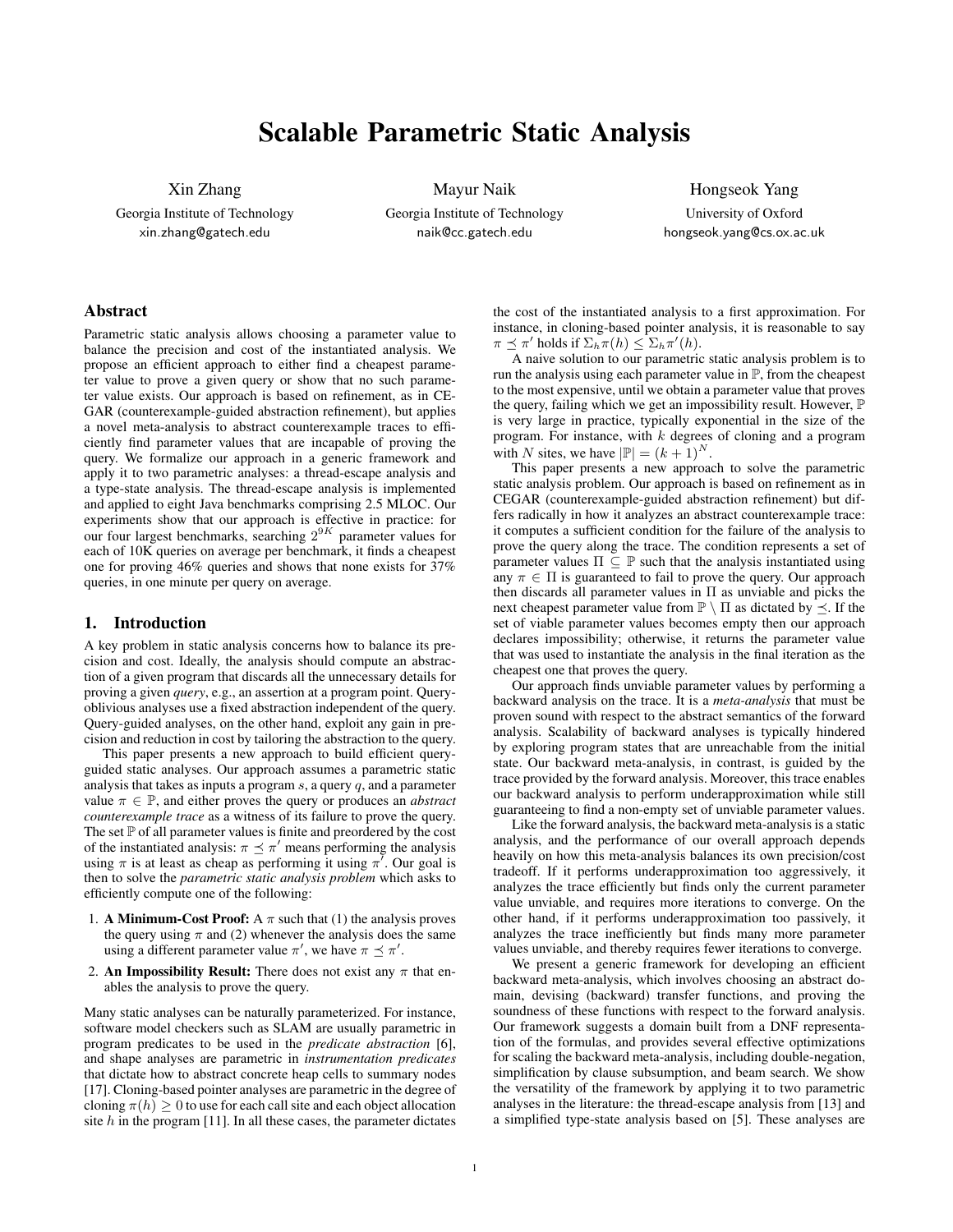| while $(*)$ {   |                                                                                                                           |  |
|-----------------|---------------------------------------------------------------------------------------------------------------------------|--|
| $u = new h1$ ;  |                                                                                                                           |  |
| $v = new h2$ ;  |                                                                                                                           |  |
| S:              | Choices for $S = \begin{cases} (1) \text{ skip} \\ (2) \text{ g} = \text{ u} \\ (3) \text{ v.f.} = \text{ u} \end{cases}$ |  |
| pc: $local(u)?$ |                                                                                                                           |  |
| $u.start()$ ;   |                                                                                                                           |  |
|                 |                                                                                                                           |  |

selected because they use very different heap abstractions and they control these abstractions using different types of parameter values.

We implemented our approach for parametric static analyses of Java programs and evaluated it using our thread-escape analysis as a candidate analysis on a suite of eight Java benchmarks comprising 2.5 MLOC. This analysis is a fully flow- and context-sensitive, topdown, summary-based shape analysis with  $2^N$  possible parameter values for each query, where  $N$  is the number of object allocation sites in the program. Our experiments show that our approach is effective in practice: for our four largest benchmarks, each containing on average 9K such sites, 10K queries, and 350 KLOC, it finds a cheapest parameter value for proving 46% queries and shows that none exists for 37% queries, in one minute per query on average.

We summarize the key contributions of this paper:

- We formulate the parametric static analysis problem of choosing a suitable parameter value to prove a given query. The formulation seeks a cheapest parameter value that proves the query or an impossibility result that none exists.
- We present a new refinement-based approach to solve the problem. The central insight of our approach is a novel metaanalysis that operates on abstract counterexample traces to find parameter values that are incapable of proving the query.
- We present a generic framework to design the meta-analysis, along with a DNF representation for the formulas tracked by it, and several effective optimizations for scaling it. We apply the framework to two parametric analyses in the literature.
- We present extensive empirical evaluation showing the efficacy of our approach on a parametric thread-escape analysis for a suite of several large real-world Java benchmarks.

## 2. Informal Description

We describe our approach informally using the thread-escape analysis. To simplify presentation, here we focus on what the approach does, using later sections to illustrate details of how it works.

Parametric Thread-Escape Analysis. A heap object in a multithreaded shared-memory program is *thread-local* when it is reachable only from at most a single thread. For instance, consider the program in Figure 1, which repeatedly allocates two heap objects at sites labeled h1 and h2, binds them with local variables u and v, executes an unspecified code snippet S, and starts a new thread on the object u by calling u.start() from java.lang.Thread. When S is skip or  $v \cdot f = u$ , local variable u at program point pc points to a thread-local object, because this object is reachable only from the current thread. On the other hand, when S is  $g = u$  that assigns u to a global variable g (which corresponds to a static field in Java), the object is not thread-local, because it is reachable from threads besides the current thread via global variable g. In this case, we say that the object is thread-escaping. Determining the thread locality of heap objects is useful because it helps various other analyses to reason about concurrent properties accurately or efficiently.

Our thread-escape analysis conservatively answers queries on thread locality. It is a flow-sensitive analysis about the heap and employs a very coarse heap abstraction. In this abstraction, all heap objects are summarized to one of only two summary nodes L and E. The node E includes all thread-escaping objects and possibly some thread-local ones, whereas L summarizes only thread-local objects. For instance, the abstract state  $[u \mapsto L, v \mapsto E]$  expresses that the local variable u definitely points to a thread-local object but v may point to a thread-escaping object. Hence, if this is the analysis result at pc in Figure 1, we can conclude that object u at pc is local to the current thread. On the other hand, if the analysis result is  $[u \mapsto E, v \mapsto E]$ , we cannot make the same conclusion because the result allows u to point to a thread-escaping object.

One interesting aspect of our thread-escape analysis is that its abstract semantics is parameterized, which opens the door for tuning the analysis to a given query over a given program. The parameter is a map  $\pi$  from each object allocation site to L or E, and it determines the abstract semantics of object allocation. If  $\pi(h)$ is L, all objects allocated at  $h$  are summarized by L. Otherwise, they are summarized by E. For instance, there are four possible parameter values for the program in Figure 1 with  $S = \text{skip}$ :

$$
\begin{array}{ll}\pi_0=[\texttt{h1}\mapsto \texttt{E},\texttt{h2}\mapsto \texttt{E}], & \pi_1=[\texttt{h1}\mapsto \texttt{L},\texttt{h2}\mapsto \texttt{E}],\\ \pi_2=[\texttt{h1}\mapsto \texttt{E},\texttt{h2}\mapsto \texttt{L}], & \pi_3=[\texttt{h1}\mapsto \texttt{L},\texttt{h2}\mapsto \texttt{L}].\end{array}
$$

If we run the analysis with  $\pi_0$ , the heap objects allocated at h1 and h<sub>2</sub> are summarized by the E node, so that we get the abstract state  $[u \mapsto E, v \mapsto E]$  at pc. This analysis result does not ensure that u points to a thread-local object, so we cannot prove the query at pc. On the other hand, running the analysis with  $\pi_1$  leads to a proof that object u is thread-local, because it produces the abstract state  $[u \mapsto L, v \mapsto E]$  at pc.

Parameter Searching by Iterative Refinement. As a reader might have guessed by now, in order to use the thread-escape analysis most effectively, we need a mechanism for selecting a parameter value  $\pi$  appropriate for a given query. Trying all possible  $\pi$ 's is not an option, because the space of parameter values is huge: there are  $2^N$  different parameter values for a program with N allocation sites. To make matters more complicated, the cost of running the analysis varies depending on parameter values: although we do not go into the details here, using a parameter value with more E-mapped sites generally makes the analysis faster.

The iterative refinement algorithm in this paper provides an effective solution to this parameter selection problem. It repeatedly runs the thread-escape analysis with different parameter values, until it proves the given query or infers that proving the query with the analysis is impossible for any parameter value. In each iteration, if the analysis with a parameter value  $\pi$  fails to prove the query, our algorithm generates a counterexample trace, which is analyzed by our algorithm to find out other parameter values  $\pi'$  that would lead to a similar verification failure.

We illustrate the algorithm using the program in Figure 1. Assume that skip is chosen for  $S$  in the program, and that we wish to answer query local(u)? at pc. The algorithm first runs the threadescape analysis with the cheapest parameter value  $\pi_0 = [h1 \mapsto$ E,  $h2 \leftrightarrow E$ . As we noted before, this analysis run leads to the abstract state  $d_0 = [\mathbf{u} \mapsto \mathbf{E}, \mathbf{v} \mapsto \mathbf{E}]$  at pc, and fails to prove the query. At this point, our algorithm generates the counterexample trace:

 $u = new h1$ ;  $v = new h2$ ; skip; local(u)?

whose abstract semantics under  $\pi_0$  produces the abstract state  $d_0$ . Then, it analyzes this trace backward, and infers a *sufficient* condition on  $\pi$ 's that makes the analysis *fail* to prove the query over the same trace. The inference step here involves a meta-reasoning on the behavior of the thread-escape analysis under various parameter values, so we call it meta-analysis. In this example, the inferred condition on parameter values  $\pi$  is  $\pi$ (h1) = E. In order to prove the query, we should pick  $\pi$  outside of the above set. Our algorithm chooses a cheapest such parameter value  $\pi_1 = [\text{h1} \mapsto \text{L}, \text{h2} \mapsto \text{E}]$ ,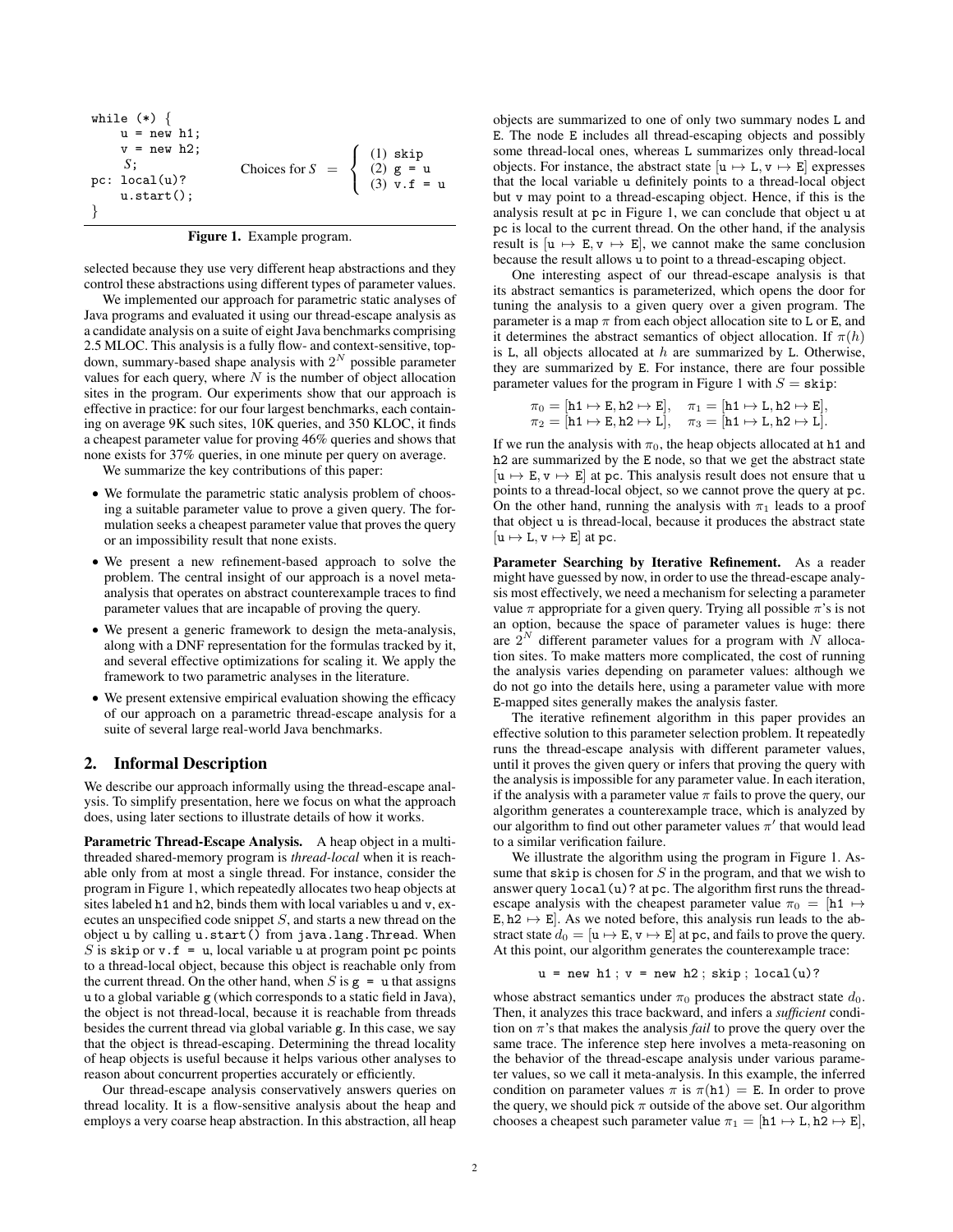| $u = \text{create}()$ ; | $create() \{$ |
|-------------------------|---------------|
| $v = \text{create}()$ ; | return new h; |
| $g = v$ ;               |               |
| pc: local(u)?           |               |

Figure 2. Example program to illustrate analysis incompleteness.

and runs the analysis again. This time the analysis computes the invariant  $[u \mapsto L, v \mapsto E]$  at pc, and proves the query.

Impossibility. Some queries cannot be proved by our threadescape analysis no matter which parameter value is used with the analysis. There are two reasons for this impossibility. The first is that a heap object in concern is actually thread-escaping, so that the query is false. The second more interesting case is that the query holds but it cannot be proved by the analysis because of the inherent incompleteness of the analysis.

The program in Figure 1 with  $g = u$  chosen for S illustrates the first type of impossibility. In this case, object u is escaping at pc, so the query  $local(u)$ ? does not hold. Our algorithm finds this impossibility as follows. It runs the thread-escape analysis with  $\pi_0 = [\text{h1} \rightarrow \text{E}, \text{h2} \rightarrow \text{E}]$ , which computes the abstract state  $[u \mapsto E, v \mapsto E]$  at pc and fails to prove the query. From the failed analysis run, the algorithm generates the counterexample trace:

```
u = new h1; v = new h2; g = u; local(u)?
```
which the meta-analysis analyzes, so as to compute the condition  $\pi(h1) = E \vee \pi(h1) = L$  for making the analysis fail to prove the query. But this condition always holds, implying that the analysis will always fail to prove the query no matter which parameter value is used. Our approach detects this, and returns impossibility. Note that although there are four parameter values, our analysis detects this impossibility in a single iteration just by generalizing the reason of failure of the first analysis run.

We use the program in Figure 2 to illustrate the second type of impossibility, which occurs due to the incompleteness of the analysis. The program in the figure first allocates two objects u and v by calling a wrapper function create() to the allocation command, and then assigns v to g, making the second object v thread-escaping. A query is given right after this assignment, and it asks whether u points to a thread-local object. The object u is thread-local so the query holds in the concrete semantics. However, the thread-escape analysis cannot prove the query. For this program, there are two possible parameter values,  $\pi_0 = [\mathbf{h} \mapsto \mathbf{E}]$ and  $\pi_1 = [h \mapsto L]$ , but using either of them leads to abstract state  $[u \mapsto E, v \mapsto E]$  at pc and makes the analysis fail to prove the query. For instance, when the analysis is run with  $\pi_1$ , it computes the abstract state  $[u \mapsto L, v \mapsto L]$  right before the assignment  $g = v$ , but the assignment transforms this state to  $[u \mapsto E, v \mapsto E]$ , because it needs to consider the possibility that u and v are aliased and both get affected by the assignment. Our algorithm finds this impossibility. As usual, it starts by running the analysis with  $\pi_0$  above, fails to prove the query, and obtains the counterexample trace:

 $u = \text{create}()$ ;  $v = \text{create}()$ ;  $g = v$ ; local(u)?

The trace is analyzed by the meta-analysis, which computes the condition  $\pi(h) = E \vee \pi(h) = L$ . From this condition, the algorithm concludes that the query is impossible to prove.

# 3. Preliminaries

This section describes a formal setting used throughout the paper.

#### 3.1 Programming Language

We present our results using a simple imperative language:

$$
\begin{array}{lll}\n\text{(atomic command)} & a ::= \dots \\
\text{(program)} & s ::= a \mid s \text{ ; } s' \mid s + s' \mid s^*\n\end{array}
$$

$$
\begin{array}{l}\n\text{trace}(a) = \{a\} \\
\text{trace}(s + s') = \text{trace}(s) \cup \text{trace}(s') \\
\text{trace}(s; s') = \{\tau \tau' \mid \tau \in \text{trace}(s) \land \tau' \in \text{trace}(s')\} \\
\text{trace}(s^*) = \text{leastFix} \lambda T. \{\epsilon\} \cup \{\tau; \tau' \mid \tau \in T \land \tau' \in \text{trace}(s)\}\n\end{array}
$$

**Figure 3.** Traces of a program s. Symbol  $\epsilon$  denotes an empty trace.

$$
F_{\pi}[s] : 2^{\mathbb{D}} \to 2^{\mathbb{D}}
$$
  
\n
$$
F_{\pi}[a](D) = \{ [a]_{\pi}(d) \mid d \in D \}
$$
  
\n
$$
F_{\pi}[s; s'](D) = (F_{\pi}[s'] \circ F_{\pi}[s])(D)
$$
  
\n
$$
F_{\pi}[s+s'](D) = F_{\pi}[s](D) \cup F_{\pi}[s'](D)
$$
  
\n
$$
F_{\pi}[s^*](D) = \text{leastFix } \lambda D_0. D \cup F_{\pi}[s](D_0)
$$
  
\n
$$
F_{\pi}[\tau] : \mathbb{D} \to \mathbb{D}
$$
  
\n
$$
F_{\pi}[e](d) = d
$$
  
\n
$$
F_{\pi}[a](d) = [a]_{\pi}(d)
$$
  
\n
$$
F_{\pi}[\tau; \tau'](d) = F_{\pi}[\tau'](F_{\pi}[\tau](d))
$$

Figure 4. Abstract semantics. In the case of loop, we take the least fix point with respect to the subset order in the powerset domain  $2^D$ .

The language includes a (unspecified) set of atomic commands. Examples are assignments  $v = w.f$  and assume statements assume $(e)$ , which filter out executions where e evaluates to false. The language also contains the standard compound constructs: sequential composition, non-deterministic choice, and iteration.

A *trace*  $\tau$  is a finite sequence of atomic commands  $a_1 a_2 \ldots a_n$ . It records the steps taken during one execution of a program. Function trace( $s$ ) in Figure 3 shows a standard method for generating all possible traces of a program s.

## 3.2 Parametric Static Analysis

We consider static analyses whose transfer functions for atomic commands are parameterized. The parameter controls the precision/cost tradeoff of the analysis. By choosing it carefully, we can tailor the analysis to a given program and a given query.

Our parametric analyses are specified by the following data:

1. A partially ordered set  $(\mathbb{P}, \preceq)$  specified by a preorder  $\preceq$  (i.e.,  $\prec$  is reflexive and transitive). Elements  $\pi \in \mathbb{P}$  are parameter values, and decide the degree of abstraction used by the analysis. The preorder  $\preceq$  on  $\pi$ 's approximates the cost of running the analysis in terms of speed. Hence, running the analysis with a smaller  $\pi$  correlates the lower cost of the analysis.

We require that every nonempty subset  $P \subseteq \mathbb{P}$  has a *minimum* element  $\pi \in P$  (i.e.,  $\pi \preceq \pi'$  for every  $\pi' \in P$ ).

- 2. A finite set  $\mathbb D$  of abstract states. Our analysis uses a set of abstract states to approximate reachable concrete states at each program point. Formally, this means the analysis is disjunctive.
- 3. A transfer function  $\llbracket a \rrbracket_{\pi} : \mathbb{D} \to \mathbb{D}$  for each atomic command a. The function is parameterized by  $\pi \in \mathbb{P}$ .

A parametric analysis analyzes a program in a standard way, except that it requires a parameter value to be provided before the analysis starts. The abstract semantics in Figure 4 describes the behavior of the analysis formally. In the figure, a program s denotes a transformer  $F_{\pi}[s]$  on sets of abstract states, which is parameterized by  $\pi \in \mathbb{P}$ . Note that the parameter  $\pi$  is used when atomic commands are interpreted. Hence,  $\pi$  controls the analysis by changing the transfer functions for atomic commands. Other than this parameterization, all the defining clauses are standard.

We remind the reader of a well-known result on disjunctive program analyses, which applies to our parametric analyses.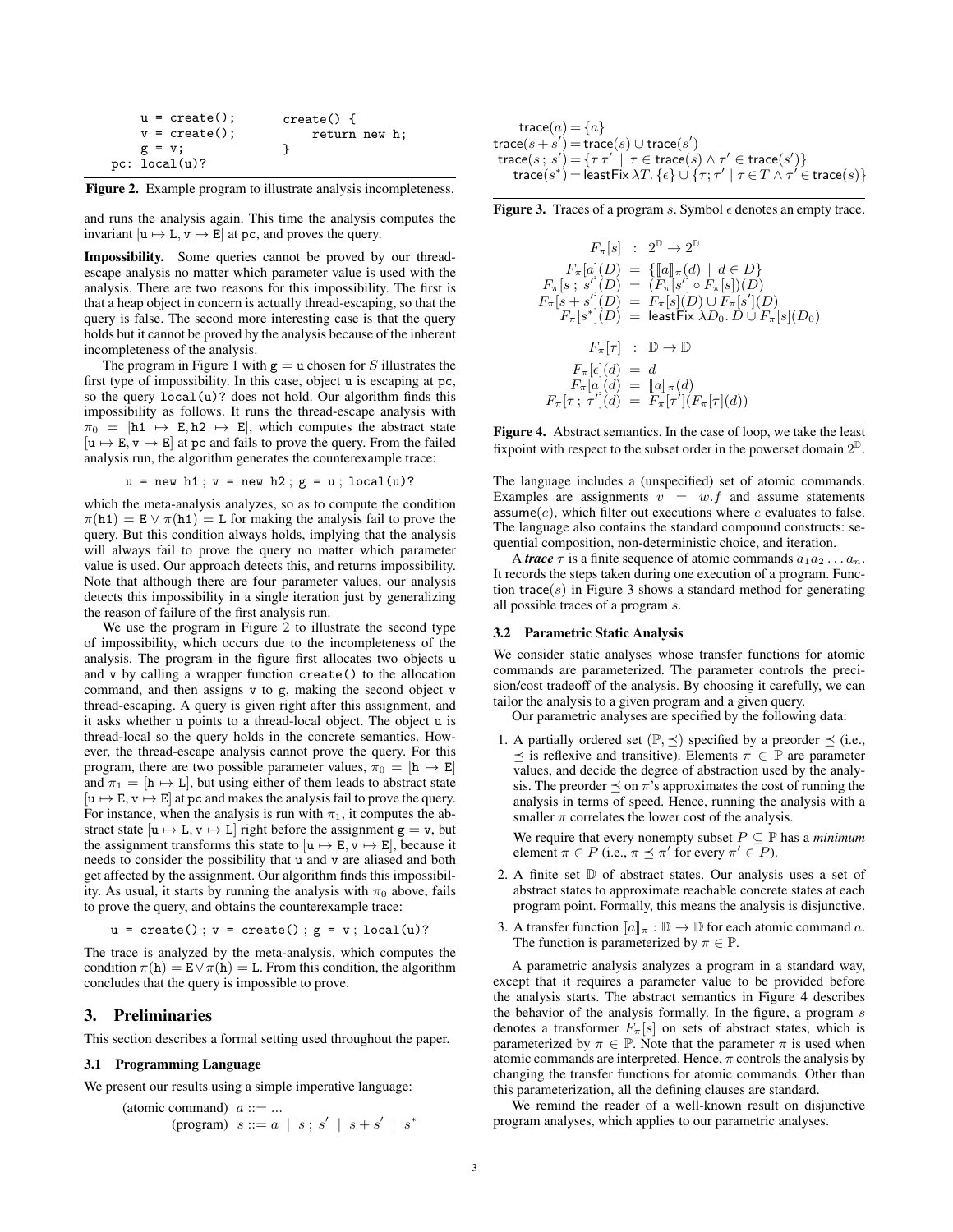LEMMA 1. *For all programs* s*, parameter values* π*, and abstract states* d, we have that  $F_{\pi}[s](\{d\}) = \{F_{\pi}[\tau](d) \mid \tau \in \text{trace}(s)\},$ *where*  $F_{\pi}[\tau]$  *is the result of analyzing trace*  $\tau$  *as shown in Figure 4.* 

The lemma ensures that for all final abstract states  $d' \in F_{\pi}[s](\{d\}),$ we can construct a trace  $\tau$  transforming d to d'. This trace does not have a loop, and is significantly simpler than the original program s. We exploit this simplicity of generated traces in our approach, as will be shown later.

Example: Thread-Escape Analysis. The thread-escape analysis [13] is an example of a parametric static analysis. Let  $\mathbb H$  be a finite set of allocation sites,  $\mathbb L$  that of local variables, and  $\mathbb F$  a finite set of object fields. The analysis uses the following domains for parameter values and abstract states:

$$
\mathbb{P} = \mathbb{H} \to \{\mathbf{L}, \mathbf{E}\}, \qquad \mathbb{D} = (\mathbb{L} \cup \mathbb{F}) \to \{\mathbf{L}, \mathbf{E}, \mathbf{N}\},
$$

$$
\pi \preceq \pi' \Leftrightarrow |\{h \in \mathbb{H} \mid \pi(h) = \mathbf{L}\}| \le |\{h \in \mathbb{H} \mid \pi'(h) = \mathbf{L}\}|.
$$

Here N means the null value, and L and E are abstract locations, representing disjoint sets of heap objects, except that both L and E include the null value. The abstract location E summaries null, all the thread-escaping objects, and possibly some of thread-local ones. On the other hand, L denotes all the other heap objects and null. Hence it means only thread-local objects, although it might miss some such objects. The analysis maintains an invariant that Esummarized objects are closed under pointer reachability: if a heap object is summarized by E, following any of its fields always gives null or E-summarized objects, but not L-summarized ones.

A parameter value  $\pi$  determines for each site  $h \in \mathbb{H}$  whether L or E should be used to summarize objects allocated at  $h$ . An abstract element  $d$  is a function from local variables or fields of  $L$ summarized objects to abstract locations or N. It records the values of local variables and those of the fields of L-summarized heap objects. For instance, the abstract state  $[v \mapsto L, f_1 \mapsto E, f_2 \mapsto E]$ means that a local variable  $v$  points to some heap object summarized by L, and fields  $f_1, f_2$  of every L object point to those summarized by E. Since all the thread-escaping objects are summarized by E, this abstract state implies that the heap object  $v$  is thread-local.

We order parameter values  $\pi \preceq \pi'$  based on how many sites are mapped to L by  $\pi$  and  $\pi'$ . The number of L-mapped sites usually correlates the performance of the analysis. Hence, it is desirable to run the analysis with a small parameter value when we attempt to prove a given query.

The thread-escape analysis is developed to prove properties of heap-manipulating programs, so it includes transfer functions of the following heap-manipulating commands:

$$
a ::= v = \text{new } h \mid g = v \mid v = g \mid v = \text{null} \mid v = v' \mid v = v'.f \mid v.f = v'
$$

Here q and v are global and local variables, respectively, and  $h \in \mathbb{H}$ is an allocation site. The transfer functions of these commands simulate their standard meanings but on abstract states, rather than on concrete states. They are shown in Figure 5.

The function  $\llbracket v =$  new  $h \rrbracket_{\pi}(d)$  makes the variable v point to the abstract location  $\pi(h)$ , which simulates the allocation of a  $\pi(h)$ summarized heap object and the binding of this object with  $v$ . The transfer function for  $q = v$  models that if v points to a threadlocal object, this assignment makes the object escaping, because it exposes the object's reference to other threads via the global variable q. When v points to L, the transfer function calls  $\mathsf{esc}(d)$ , which sets all the local variables to E (unless they have the N value) and resets all the fields to N. This means that after calling  $\mathsf{esc}(d)$ , the analysis loses most of the information about thread locality, and concludes that all the variables point to potentially thread-escaping objects. This dramatic information loss is inevitable because if  $v$ points to L beforehand, the assignment  $g = v$  can lead to the escaping of any object summarized by L. The transfer functions

$$
\text{esc} : \mathbb{D} \to \mathbb{D}
$$
\n
$$
\text{esc}(d) = \lambda u. \text{ if } (d(u) = \mathbf{N} \lor u \in \mathbb{F}) \text{ then } \mathbf{N} \text{ else } \mathbf{E}
$$
\n
$$
\llbracket u \rrbracket_{\pi} : \mathbb{D} \to \mathbb{D}
$$
\n
$$
\llbracket v = \text{new } h \rrbracket_{\pi}(d) = d[v \mapsto \pi(h)]
$$
\n
$$
\llbracket g = v \rrbracket_{\pi}(d) = \text{ if } (d(v) = \mathbf{L}) \text{ then } \text{esc}(d) \text{ else } d
$$
\n
$$
\llbracket v = g \rrbracket_{\pi}(d) = d[v \mapsto \mathbf{E}]
$$
\n
$$
\llbracket v = \text{null} \rrbracket_{\pi}(d) = d[v \mapsto \mathbf{N}]
$$
\n
$$
\llbracket v = v' \rrbracket_{\pi}(d) = d[v \mapsto d(v')]
$$
\n
$$
\llbracket v = v'.f \rrbracket_{\pi}(d) = \begin{cases} d[v \mapsto d(f)] & \text{if } (d(v') = \mathbf{L}) \\ d[v \mapsto \mathbf{E}] & \text{otherwise} \end{cases}
$$
\n
$$
\llbracket v.f = v' \rrbracket_{\pi}(d) = \begin{cases} \text{esc}(d) & \text{if } d(v) = \mathbf{E} \land d(v') = \mathbf{L} \\ d & \text{if } (d(v) = \mathbf{E} \land d(v') \neq \mathbf{L}) \lor d(v) = \mathbf{N} \\ \text{esc}(d) & \text{if } d(v) = \mathbf{L} \land \{d(f), d(v')\} = \{\mathbf{I}, \mathbf{E}\} \\ d[f \mapsto \mathbf{L}] & \text{if } d(v) = \mathbf{L} \land \{d(f), d(v')\} = \{\mathbf{N}, \mathbf{E}\} \\ d[f \mapsto \mathbf{E}] & \text{if } d(v) = \mathbf{L} \land d(f) = d(v') \end{cases}
$$

Figure 5. Transfer function for the thread-escape analysis.

of the other atomic commands in the figure can be understood similarly by referring to the concrete semantics and approximating it over abstract states.

*Running Example.* Figure 6 revisits the example from Figure 1 with  $v.f = u$  chosen for S. It shows the abstract state (denoted by ↓) computed by our thread-escape analysis at each point of an abstract counterexample trace of this program (for now, ignore the abstract states computed by the backward meta-analysis, denoted by  $\uparrow$ ). The results of the analysis in parts (a) and (b1) of the figure are obtained using the same parameter value  $[h1 \rightarrow E, h2 \rightarrow E]$ and are thus identical; the results in part (b2) are obtained using a different parameter value  $[h1 \mapsto L, h2 \mapsto E]$ .

Example: Simplified Typestate Analysis. The second example is a simplified version of the typestate analysis from [5]. This analysis tracks the so-called typestate of a heap object, which is initially set to *init* but changes depending on the method called on the object. In order to do this tracking correctly and precisely, the original analysis keeps various information about pointer aliasing. Our simplified version only keeps information about must aliases.

We assume we are given a set  $TS$  of typestates containing *init*, which represents the initial typestate of heap objects, and a function  $\llbracket m \rrbracket : \mathbb{TS} \to \mathbb{TS} \cup \{\top\}$  for every method m, which describes how a call  $x.m()$  changes the typestate of object x and when it leads to an error, denoted  $\top$ . Using these assumed data, we specify the domains and transfer functions of the analysis in Figure 7.

The parameter  $\pi$  of the analysis is a set of local or global variables that determines what can appear in the must-alias set of an abstract state. The abstract state  $\overline{d}$  of the analysis has form  $(\Sigma, X)$  or  $\top$ , where X should be a subset of the parameter  $\pi$ , and it tracks information about a single heap object. In the former case,  $\Sigma$  represents all the possible typestates of the tracked object and  $X$ , the must-alias set of this object. The latter means that the heap object can be in any typestate including the error state  $\top$ . For brevity, we present transfer functions only for simple assignments and method calls. Those for assignments  $x = y$  and  $x = null$ update the must-alias set according to their concrete semantics and the parameter value  $\pi$ . The transfer function for a method call  $x.m()$  updates the  $\Sigma$  component of the input abstract state using  $\llbracket m \rrbracket$ . In the case where the must-alias set is imprecise, this update includes both the old and new typestates.

According to our order  $\preceq$ , a parameter value  $\pi$  is smaller than  $\pi'$  when its cardinality is smaller than  $\pi'$ . Hence, running this analysis with a smaller  $\pi$  implies that the analysis would be less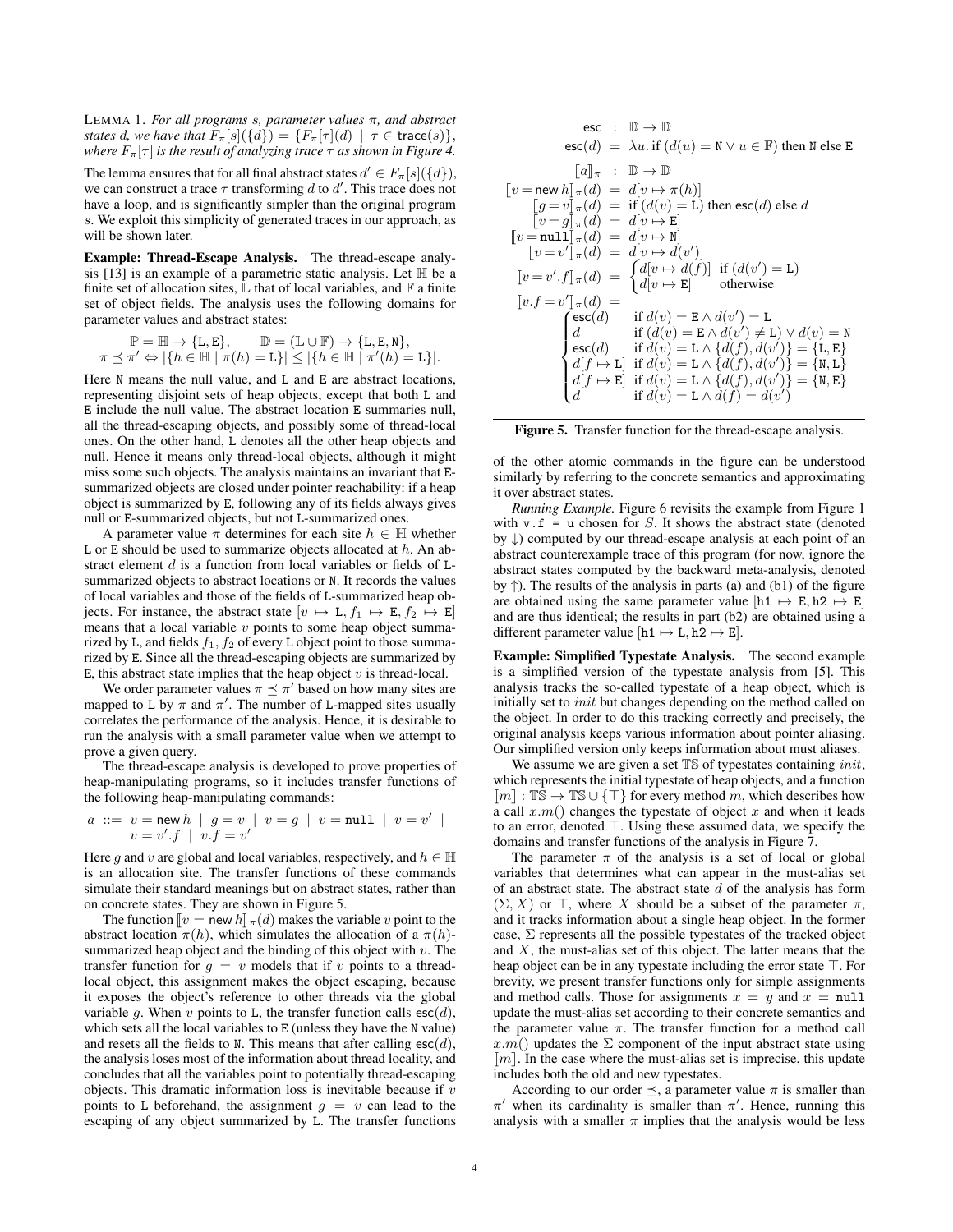$$
\begin{array}{c|c|c|c|c|c|c|c|c} \downarrow [u \mapsto N, v \mapsto N] & & \downarrow [u \mapsto N, v \mapsto N] & & \downarrow [u \mapsto N, v \mapsto N] \\ \uparrow h1 \rightarrow E \vee (h2 \rightarrow E \wedge h1 \rightarrow L) & & \uparrow h1 \rightarrow E & & \uparrow h1 \rightarrow L \\ u = new h1; & & u = new h1; & & u = new h1; & & u = new h1; \\ \downarrow [u \mapsto E, v \mapsto N] & & \uparrow u \rightarrow E & & u = new h1; & & u = new h1; \\ \uparrow u \rightarrow E \vee (h2 \rightarrow E \wedge u \rightarrow L) \vee & & \uparrow u \rightarrow E & & \uparrow u \rightarrow L \wedge h2 \rightarrow E \\ (h2 \rightarrow L \wedge (f \rightarrow E \wedge u \rightarrow L)) & & \uparrow u \rightarrow E & & v = new h2; \\ v = new h2; & & \downarrow [u \mapsto E, v \mapsto E] & & \downarrow [u \mapsto L, v \mapsto E] \\ \uparrow u \rightarrow E \vee (v \rightarrow E \wedge u \rightarrow L) \vee & & v.f = u; & & \downarrow [u \mapsto E, v \mapsto E] \\ v.f = u; & & \downarrow [u \mapsto E, v \mapsto E] & & \downarrow [u \mapsto E, v \mapsto E] \\ v.f = u; & & \downarrow [u \mapsto E, v \mapsto E] & & \downarrow [u \mapsto E, v \mapsto E] \\ v.f = u; & & \downarrow [u \mapsto E, v \mapsto E] & & \downarrow [u \mapsto E, v \mapsto E] \\ v.f = u; & & \uparrow u \rightarrow E & & \uparrow u \rightarrow E \\ \downarrow [u \mapsto E, v \mapsto E] & & \downarrow [u \mapsto E, v \mapsto E] \\ \uparrow u \rightarrow E & & \uparrow u \rightarrow E & & \uparrow u \rightarrow E \\ pc: \text{ local}(u)? & & & & & \text{Iteration 1: } \pi = [h1 \mapsto E, h2 \mapsto E] & & & & \text{Iteration 2: } \pi = [h1 \mapsto L, h2 \mapsto E] \end{array}
$$

Figure 6. Example illustrating our approach for finding a minimum-cost proof.

(typestates)  $\sigma \in \mathbb{TS}$  (we assume *init*  $\in \mathbb{TS}$ )<br>il variables)  $x, y \in \mathbb{V}$ (local/global variables)  $x, y \in \mathbb{V}$ <br>(analysis parameter)  $\pi \in \mathbb{P} = 2^{\mathbb{V}}$ (analysis parameter) (abstract state)  $d \in \mathbb{D} = (2^{\mathbb{TS}} \times 2^{\mathbb{V}}) \cup \{\top\}$ (order on parameters)  $\pi \leq \pi' \Leftrightarrow |\pi| \leq |\pi'|$ 

(transfer function)  $\llbracket a \rrbracket_{\pi} : \mathbb{D} \to \mathbb{D}$ 

$$
[\![a]\!]_{\pi}(\top) = \top
$$
  
\n
$$
[\![x = y]\!]_{\pi}(\Sigma, X) = \begin{cases} (\Sigma, X \cup \{x\}) \text{ if } y \in X \land x \in \pi \\ (\Sigma, X \setminus \{x\}) \text{ otherwise} \end{cases}
$$
  
\n
$$
[\![x = \text{null}]\!]_{\pi}(\Sigma, X) = (\Sigma, X \setminus \{x\})
$$
  
\n
$$
[\![x.m()\!]_{\pi}(\Sigma, X) = \begin{cases} \top & \text{if } \exists \sigma \in \Sigma. [\![m]\!](\sigma) = \top \\ (\{\![m]\!](\sigma) \mid \sigma \in \Sigma\}, X) & \text{else if } x \in X \\ (\{\sigma\} \cup \{\![m]\!](\sigma) \mid \sigma \in \Sigma\}, X) & \text{otherwise} \end{cases}
$$

Figure 7. Data for the typestate analysis.

precise about must-alias sets, which normally correlates the faster convergence of the fixpoint iteration of the analysis.

#### 3.3 Parametric Static Analysis Problem

Parametric analyses are used in the context of query-driven verification, where we are given not just a program to analyze but also a query to prove. In this usage scenario, the most important matter to resolve before running the analysis is to choose a right parameter value  $\pi$ . Ideally, we would like to pick  $\pi$  that forces the analysis to keep enough information to prove a given query for a given program, but to discard information unnecessary for this proof, so that the analysis achieves high efficiency.

The parametric static analysis problem provides a guideline on resolving the issue of parameter value selection. It sets a specific target on parameter values that we should aim at. Assume that we are interested in queries expressed as subsets of D. The problem is defined as follows:

DEFINITION 2 (Parametric Static Analysis Problem). *Given a program s, an initial abstract state*  $d_I$ *, and a query*  $q \subseteq D$ *, find a minimum parameter value*  $\pi$  *such that*  $F_{\pi}[s]\{d_I\} \subseteq q$ ,  $^1$  *or show that*  $F_{\pi}[s]\{d_I\} \subseteq q$  *does not hold for any*  $\pi$ *.* 

Note that the problem asks for not a minimal  $\pi$ , but a minimum hence cheapest one. This requirement encourages any reasonable solution of the problem to exploit cheap parameter values (determined by  $\preceq$ ) as much as possible.

Our approach to solve the problem is based on using a form of a backward meta-analysis and reasoning about the behavior of a parametric static analysis under different parameter values simultaneously. We explain this backward meta-analysis next.

## 4. Backward Meta-Analysis

In this section, we fix a parametric static analysis

 $(\mathbb{P}, \prec, \mathbb{D}, \llbracket - \rrbracket)$ 

and describe corresponding backward meta-analyses. To avoid the confusion between these two analyses, we often call the parametric static analysis as *forward analysis*.

A backward meta-analysis is a core component of our algorithm for the parametric static analysis problem. It is invoked when the forward analysis fails to prove a query. The meta-analysis attempts to determine why a run of the forward analysis with a specific parameter value  $\pi$  fails to prove a query, and to generalize this reason. Concretely, the inputs to the meta-analysis are a trace  $\tau$ , a parameter value  $\pi$ , and an initial abstract state  $d_I$ , such that the  $\pi$  instance of the forward analysis fails to prove that a given query holds at the end of  $\tau$ . Given such inputs, the meta-analysis analyzes  $\tau$  backward, and collects parameter values that lead to a similar verification failure of the forward analysis. The collected parameter values are used subsequently when our top-level algorithm computes a necessary condition on parameters for proving the given query and chooses a next parameter value to try based on this condition.

Formally, the meta-analysis is specified by the following data:

• A set M and a function

$$
\gamma:\mathbb{M}\to 2^{\mathbb{P}\times \mathbb{D}}
$$

.

Elements in M are the main data structures used by the metaanalysis, and  $\gamma$  determines their meanings. We suggest to read elements in M as predicates over  $\mathbb{P} \times \mathbb{D}$ . The meta-analysis uses such a predicate  $\phi \in \mathbb{M}$  to express a sufficient condition for verification failure: for every  $(\pi, d) \in \gamma(\phi)$ , if we instantiate the forward analysis with  $\pi$  and run this instance from the abstract state  $d$  (over the part of a trace analyzed so far), we will fail to prove a given query.

• A function

$$
[\![a]\!]^b : \mathbb{M} \to \mathbb{M}
$$

 $\llbracket a \rrbracket^b : \mathbb{M} \to \mathbb{M}$ <br>for each atomic command a. The input  $\phi_1 \in \mathbb{M}$  represents a postcondition on  $\mathbb{P} \times \mathbb{D}$ . Given such  $\phi_1$ , the function computes the weakest precondition  $\phi$  such that running  $\llbracket a \rrbracket$  from any abstract state in  $\gamma(\phi)$  has an outcome in  $\gamma(\phi_1)$ . This intuition

<sup>&</sup>lt;sup>1</sup> The condition that  $\pi$  be minimum means: if  $F_{\pi'}[s]d_I \subseteq q$  then  $\pi \preceq \pi'$ .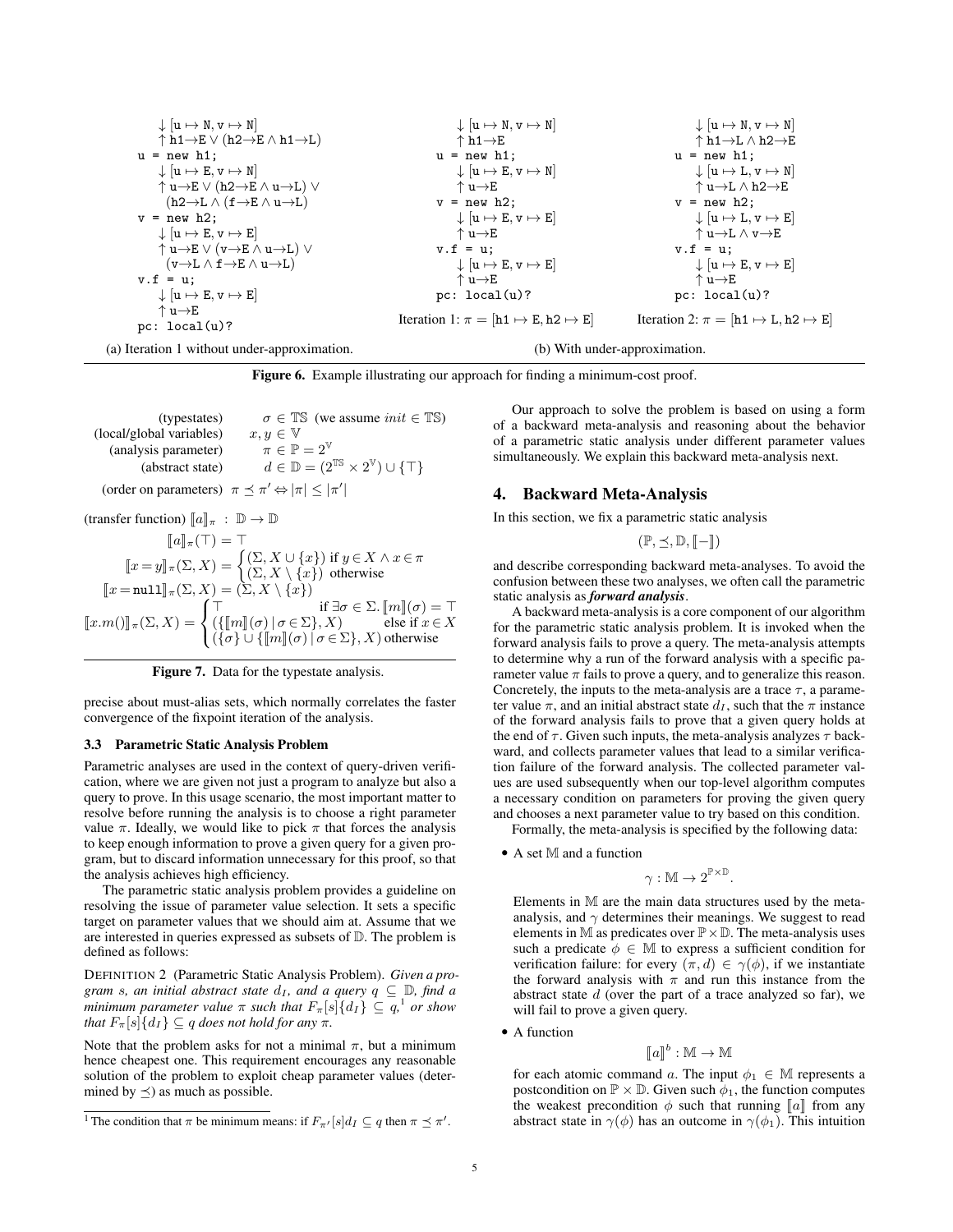$$
B[\tau] : \mathbb{P} \times \mathbb{D} \times \mathbb{M} \to \mathbb{M}
$$
  
\n
$$
B[\epsilon](\pi, d, \phi) = \phi
$$
  
\n
$$
B[a](\pi, d, \phi) = \text{approx}(\pi, d, [\![a]\!]^b(\phi))
$$
  
\n
$$
B[\tau; \tau'](\pi, d, \phi) = B[\tau](\pi, d, B[\tau'](\pi, F_{\pi}[\tau](d), \phi))
$$

Figure 8. Backward meta-analysis.

$$
\begin{matrix} \text{negative}(p) = \text{not}(p) \\ \text{negative}(\text{true}) = \text{false} \quad \text{negative}(\phi \land \phi') = \text{negative}(\phi) \lor \text{negative}(\phi') \\ \text{negative}(\text{false}) = \text{true} \quad \text{negative}(\phi \lor \phi') = \text{negative}(\phi) \land \text{negative}(\phi') \end{matrix}
$$

toDNF( $\phi$ ) transforms  $\phi$  to the DNF form and sorts disjuncts by size

simplify( W W  $\{\phi_i \mid i \in \{1, \ldots, n\}\}\)=$  $\{\phi_i \mid i \in \{1, \ldots, n\} \land \neg (\exists j < i \ldotp \phi_j \sqsubseteq \phi_i)\}\$  $\mathsf{drop}_k(\pi,d,\bigvee\{\phi_i\,\mid\,i\in\{1,\dots,n\}\})=$  $(\bigvee {\phi_i} \mid i \in \{1, ..., \min(k-1, n)\}) \vee \phi_j$ (where  $(\pi, d) \in \gamma(\phi_j)$  and j is the smallest such index)

**Figure 9.** Functions for manipulating  $\phi$ 's.

is formalized by the following requirement on  $\llbracket a \rrbracket^b$ :

$$
\forall \phi_1 \in \mathbb{M}. \ \gamma([\![a]\!]^b(\phi_1)) = \{ (\pi, d) \mid (\pi, [\![a]\!]_\pi(d)) \in \gamma(\phi_1) \}. \tag{1}
$$

• A function

 $approx: \mathbb{P} \times \mathbb{D} \times \mathbb{M} \rightarrow \mathbb{M}.$ 

The function is required to meet the following two conditions:

1.  $\forall \pi, d, \phi$ .  $\gamma(\text{approx}(\pi, d, \phi)) \subseteq \gamma(\phi)$ ; and

2. 
$$
\forall \pi, d, \phi \in (\pi, d) \in \gamma(\phi) \Rightarrow (\pi, d) \in \gamma(\text{approx}(\pi, d, \phi)).
$$

The first condition ensures that  $approx(\pi, d, \phi)$  underapproximates the input  $\phi$ , and the second says that this underapproximation should keep at least  $(\pi, d)$ , if it is already in  $\gamma(\phi)$ . The main purpose of approx is to simplify the input  $\phi$ . For instance, when  $\phi$  is a logical formula, approx turns  $\phi$  to a syntactically simpler one. The operator is invoked frequently by our metaanalysis, and helps the analysis to keep the complexity of the M value (the analysis's main data structure) under control.

Using the given data, our backward meta-analysis analyzes a trace  $\tau$  backward as described in Figure 8. For each atomic command  $\alpha$ in  $\tau$ , it transforms an input  $\phi$  using  $\llbracket a \rrbracket^b$  first. Then, it simplifies the resulting  $\phi'$  using the approx operator resulting  $\phi'$  using the approx operator.

Our meta-analysis correctly tracks a sufficient condition that the forward analysis fails to prove a query. This condition is not trivial (i.e., it is a satisfiable formula), and includes enough information about the current failed verification attempt on  $\tau$  by the forward analysis. Our theorem below formalizes these guarantees.

THEOREM 3 (Soundness). *For all*  $\tau$ ,  $\pi$ , *d* and  $\phi \in M$ ,

*1.*  $(\pi, F_{\pi}[\tau](d)) \in \gamma(\phi) \Rightarrow (\pi, d) \in \gamma(B[\tau](\pi, d, \phi))$ *; and* 2.  $\forall (\pi_0, d_0) \in \gamma(B[\tau](\pi, d, \phi))$ .  $(\pi_0, F_{\pi_0}[\tau](d_0)) \in \gamma(\phi)$ .

Proof See Appendix A.2 of our technical report [19].

## 4.1 Disjunctive Meta-Analysis and Underapproximation

Designing a good underapproximation operator approx is important for the performance of a backward meta-analysis, and it often requires new insights. In this subsection, we identify a special subclass of meta-analyses, called *disjunctive meta-analyses*, and define a generic underapproximation operator for these meta-analyses. All the example analyses in the paper have disjunctive meta-analyses, and use the generic underapproximation operator.

A meta-analysis is *disjunctive* if the following conditions hold:

• The set M consists of formulas  $\phi$ :

$$
\phi ::= p \mid \text{true} \mid \phi \land \phi' \mid \text{false} \mid \phi \lor \phi' \qquad (p \in \text{PForm})
$$

where PForm is a set of primitive formulas, and the conjunction and disjunction operators have the standard meanings:

$$
\begin{array}{ll}\gamma(\mathsf{true}) = \mathbb{P} \times \mathbb{D} & \quad \gamma(\phi \wedge \phi') = \gamma(\phi) \cap \gamma(\phi')\\ \gamma(\mathsf{false}) = \emptyset & \quad \gamma(\phi \vee \phi') = \gamma(\phi) \cup \gamma(\phi') \end{array}
$$

• The negation of every  $p \in \mathsf{PForm}$  can be expressed by the disjunction of other primitive formulas  $\phi = p_1 \vee \ldots \vee p_n$ :

$$
(\mathbb{P} \times \mathbb{D}) \setminus \gamma(p) = \gamma(p_1 \vee \ldots \vee p_n).
$$

We pick one such  $\phi$  for each  $p \in \mathsf{PForm}$ , and denote it not $(p)$ .

• The set M comes with a binary relation  $\sqsubseteq$  such that

$$
\forall \phi, \phi' \in \mathbb{M}. \ \phi \sqsubseteq \phi' \Rightarrow \gamma(\phi) \subseteq \gamma(\phi').
$$

The second condition above has a consequence that the negation of every formula in M can be expressed in M, as shown by the negate operator in Figure 9. Hence, the domain M of a disjunctive meta-analysis in a sense contains all the formulas from boolean logic, which are constructed from primitive ones in PForm.

We define a generic underapproximation operator for disjunctive meta-analyses as follows:

$$
\mathsf{approx} : \mathbb{P} \times \mathbb{D} \times \mathbb{M} \to \mathbb{M}
$$
\n
$$
\mathsf{approx}(\pi, d, \phi) = \text{let } \phi' = (\text{simplify} \circ \text{toDNF})(\phi) \text{ in}
$$
\n
$$
\text{if (the number of disjuncts in } \phi' \leq k) \text{ then } \phi' \text{ else let } F = (\text{simplify} \circ \text{toDNF} \circ \text{negate}) \text{ in}
$$
\n
$$
\text{let } \phi'' = (F \circ F)(\phi') \text{ in } \text{drop}_k(\pi, d, \phi'')
$$

The approx operator works in four steps. First, it transforms  $\phi$  to the disjunctive normal form, and removes redundant disjuncts in the DNF formula, which are subsumed by other shorter disjuncts in the same formula. If the resulting formula  $\phi'$  is simple enough in the sense that it has no more than  $k$  disjuncts (where  $k$  is predetermined by an analysis designer), the operator stops and returns  $\phi'$  as a result. Otherwise, it moves to the next step. Second, the approx operator negates  $\phi'$ , converts the result negate( $\phi'$ ) to the disjunctive normal form, and removes redundant disjuncts in the DNF formula. The function  $F$  above implements this second step. Third, the operator applies  $F$  again. The result after these two steps is bound to  $\phi''$  above, and it is in the disjunctive normal form. Finally, some disjuncts of  $\phi''$  are pruned if the number of disjuncts in  $\phi''$  goes above the threshold value k. During the pruning, the first  $k - 1$  disjuncts according to their syntactic size survive, together with the shortest disjunct  $\phi_i$  that includes the input  $(\pi, d)$  (i.e.,  $(\pi, d) \in \gamma(\phi_i)$ ). Our pruning is an instance of beam search in Artificial Intelligence, which always keeps only the most promising  $k$  options during exploration of a search space. Subroutines negate, toDNF, simplify, and drop are defined in Figure 9.

A common confusion is to regard the application of  $F \circ F$  inside the approx operator as redundant. Semantically,  $F$  just computes the negation of  $\phi'$ , as  $\gamma(F(\phi')) = (\mathbb{P} \times \mathbb{D}) \setminus \gamma(\phi')$ . Hence,  $(F \circ F)(\phi')$  computes the double negation of a formula  $\phi'$ , which means the same as the original  $\phi'$ . How can such an identity function do anything useful? A good way to clear this confusion is to remember that the main goal of  $(F \circ F)(\phi')$  is to change the syntax of  $\phi'$ , and that  $F(\phi')$  expresses the negated version of  $\phi'$ without using any explicit negation operator. When  $F(\phi')$  negates its argument, it expresses the negation of each primitive formula  $p$ in  $\phi'$  in terms of  $p_1 \vee \ldots \vee p_n$ . Hence, the negated version usually has more disjuncts than  $\phi'$ , and has a higher chance of including redundant disjuncts, which will be pruned by the call to simplify in  $F(\phi')$ . Thus, applying F twice is not no-op, and usually simplifies φ 0 dramatically, which we observed in our experiments.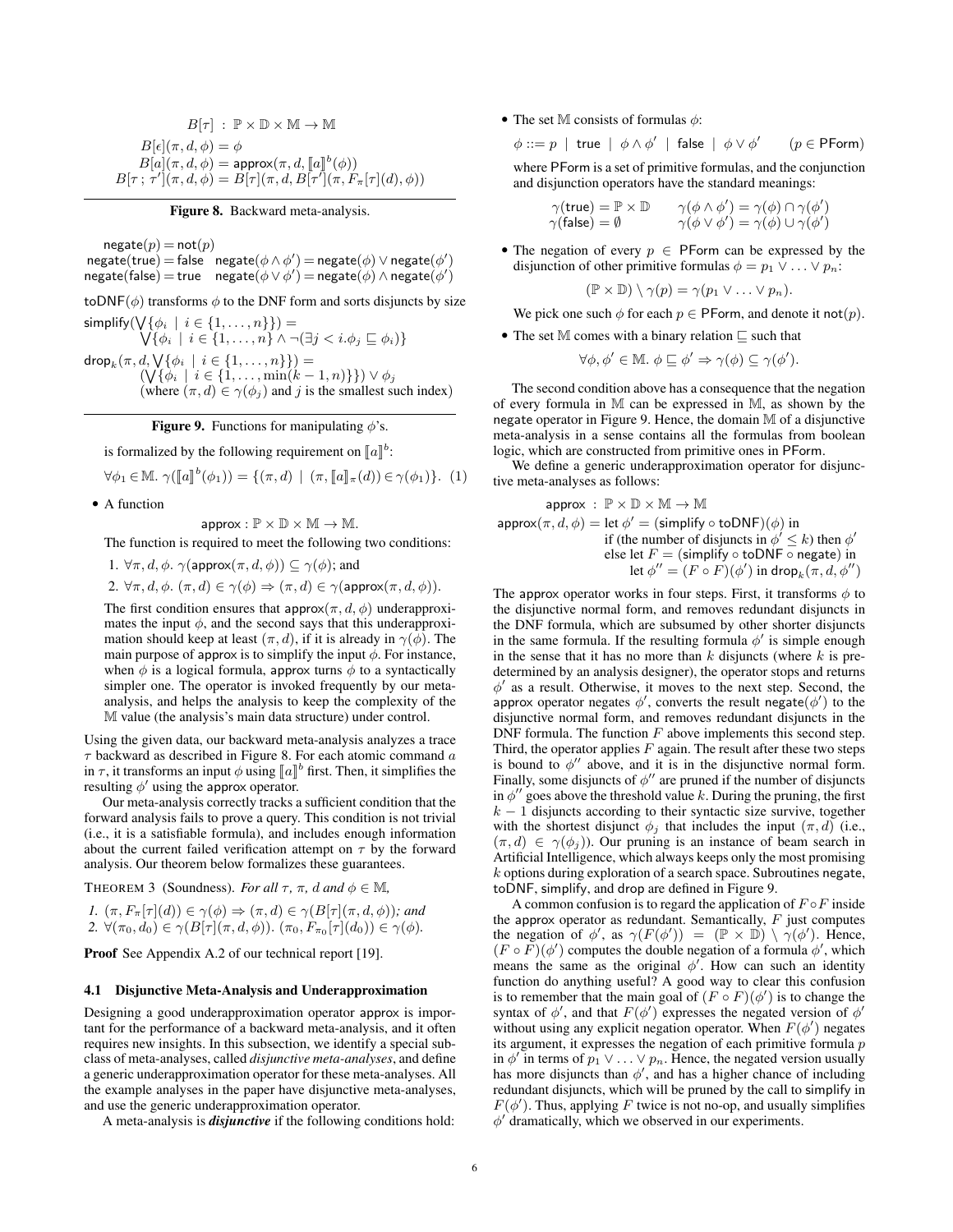JaK b (true) = true <sup>J</sup>a<sup>K</sup> b (false) = false <sup>J</sup>a<sup>K</sup> b (φ ∧ φ 0 ) = <sup>J</sup>a<sup>K</sup> b (φ) <sup>∧</sup> <sup>J</sup>a<sup>K</sup> b (φ 0 ) <sup>J</sup>a<sup>K</sup> b (φ ∨ φ 0 ) = <sup>J</sup>a<sup>K</sup> b (φ) <sup>∨</sup> <sup>J</sup>a<sup>K</sup> b (φ 0 ) <sup>J</sup><sup>g</sup> <sup>=</sup> <sup>v</sup><sup>K</sup> b (δ→o) = false if δ ≡ v ∧ o = L v→L ∨ v→E if δ ≡ v ∧ o = E v→N if δ ≡ v ∧ o = N (v→E ∨ v→N) ∧ δ→L if δ ∈ (L \ {v}) ∧ o = L (v→L ∧ δ→L) ∨ δ→E if δ ∈ (L \ {v}) ∧ o = E δ→N if δ ∈ (L \ {v}) ∧ o = N (v→E ∨ v→N) ∧ δ→o if δ ∈ F ∧ o ∈ {L, E} v→L ∨ ((v→E ∨ v→N) ∧ δ→N) if δ ∈ F ∧ o = N δ→o otherwise <sup>J</sup><sup>v</sup> <sup>=</sup> <sup>g</sup><sup>K</sup> b (δ→o) = if (δ ≡ v ∧ o = E) then (true) else (if (δ ≡ v ∧ o 6= E) then (false) else (δ→o)) <sup>J</sup><sup>v</sup> <sup>=</sup> new <sup>h</sup><sup>K</sup> b (δ→o) = if (δ ≡ v) then (h→o) else (δ→o) <sup>J</sup><sup>v</sup> <sup>=</sup> null<sup>K</sup> b (δ→o) = if (δ ≡ v ∧ o = N) then (true) else (if (δ ≡ v ∧ o 6= N) then (false) else (δ→o)) <sup>J</sup><sup>v</sup> <sup>=</sup> <sup>v</sup> 0 K b (δ→o) = if (δ ≡ v) then (v <sup>0</sup>→o) else (δ→o) <sup>J</sup><sup>v</sup> <sup>=</sup> <sup>v</sup> 0 .fK b (δ→o) = (v <sup>0</sup>→L ∧ f→E) ∨ v <sup>0</sup>→E ∨ v <sup>0</sup>→N if δ ≡ v ∧ o = E v <sup>0</sup>→L ∧ f→o if δ ≡ v ∧ o 6= E δ→o if δ 6≡ v <sup>J</sup>v.f <sup>=</sup> <sup>v</sup> 0 K b (δ→o) = δ→o if δ 6∈ (L ∪ F) δ→E ∨ (δ→L ∧ v→E ∧ v <sup>0</sup>→L) ∨ (δ→L ∧ v→L ∧ f→L ∧ v <sup>0</sup>→E) ∨ (δ→L ∧ v→L ∧ f→E ∧ v <sup>0</sup>→L) if δ ∈ L ∧ o = E δ→o if δ ∈ L ∧ o = N δ→o ∧ (v→N ∨ (v→E ∧ (v <sup>0</sup>→E ∨ v <sup>0</sup>→N)) ∨ (v→L ∧ (v <sup>0</sup>→N ∨ f→N ∨ (v <sup>0</sup>→L ∧ f→L) ∨ (v <sup>0</sup>→E ∧ f→E)))) if (δ ∈ L ∧ o = L) ∨ (δ ∈ F ∧ o = E ∧ δ 6≡ f) ∨ (δ ∈ F ∧ o = L ∧ δ 6≡ f) δ→N ∨ (v→E ∧ v <sup>0</sup>→L) ∨ (v→L ∧ f→L ∧ v <sup>0</sup>→E) ∨ (v→L ∧ f→E ∧ v <sup>0</sup>→L) if δ ∈ F ∧ o = N ∧ δ 6≡ f (δ→N ∧ (v→E ∨ v→N ∨ (v→L ∧ v <sup>0</sup>→N))) ∨ (v→E ∧ v <sup>0</sup>→L) ∨ (δ→L ∧ v→L ∧ v <sup>0</sup>→E) ∨ (δ→E ∧ v→L ∧ v <sup>0</sup>→L) if δ ∈ F ∧ o = N ∧ δ ≡ f (δ→N ∧ v→L ∧ v <sup>0</sup>→L) ∨ (δ→L ∧ v→N) ∨ (δ→L ∧ v→E ∧ (v <sup>0</sup>→E ∨ v <sup>0</sup>→N)) ∨ (δ→L ∧ v→L ∧ (v <sup>0</sup>→N ∨ v <sup>0</sup>→L)) if δ ∈ F ∧ o = L ∧ δ ≡ f (δ→N ∧ v→L ∧ v <sup>0</sup>→E) ∨ (δ→E ∧ v→N) ∨ (δ→E ∧ (v→E ∨ v→L) ∧ (v <sup>0</sup>→E ∨ v <sup>0</sup>→N)) if δ ∈ F ∧ o = E ∧ δ ≡ f

**Figure 10.** Backward transfer function  $[\![a]\!]^b$  for the thread-escape analysis. Here  $\delta$  ranges over  $h, v, f$ , and we use  $o$  to denote L, E, N.

Example: Meta-analysis for Thread-Escape. We define a disjunctive backward meta-analysis for the thread-escape analysis following the above recipe. Doing so means specifying four entities: the set of primitive formulas, their negation, the order on formulas, and a function  $\llbracket - \rrbracket^b$ . We specify all these entities one by one.<br>The domain  $\mathbb{M}$  of the meta-analysis is constructed from

The domain M of the meta-analysis is constructed from the following primitive formulas p:

$$
p ::= h \rightarrow o \mid v \rightarrow o \mid f \rightarrow o
$$

where *o* is an abstract value in  ${L, E, N}$ , and *h*, *v*, *f* are an allocation site, a local variable, and a field, respectively. These formulas describe properties about pairs  $(\pi, d)$  of parameter value and abstract state. Formula  $h\rightarrow o$  says that a parameter value  $\pi$  should map h to o. Formula  $v \rightarrow o$  means that an abstract state d should bind v to o; formula  $f \rightarrow o$  expresses a similar fact on the field f. We formalize these meanings via function  $\gamma : \mathbb{M} \to 2^{\mathbb{P} \times \mathbb{D}}$  below:

$$
\gamma(h \to o) = \{ (\pi, d) \mid \pi(h) = o \} \quad \gamma(v \to o) = \{ (\pi, d) \mid d(v) = o \} \n\gamma(f \to o) = \{ (\pi, d) \mid d(f) = o \}
$$

All of our primitive formulas express a form of binding properties. The negations of these formulas simply enumerate all the other possible bindings: when  $\eta$  is a local variable v or a field f,

| $not(h \rightarrow L) = h \rightarrow E$                                 | $not(h\rightarrow E) = h\rightarrow L$                                   |
|--------------------------------------------------------------------------|--------------------------------------------------------------------------|
| $not(h\rightarrow N)$ = true                                             | $not(\eta \rightarrow L) = (\eta \rightarrow E \vee \eta \rightarrow N)$ |
| $not(\eta \rightarrow E) = (\eta \rightarrow L \vee \eta \rightarrow N)$ | $not(\eta \rightarrow N) = (\eta \rightarrow L \vee \eta \rightarrow E)$ |

The allocation sites are treated differently because no parameter value  $\pi$  maps a site h to N.

We order formulas  $\phi \subseteq \phi'$  in M when our simple entailment checker concludes that  $\phi'$  subsumes  $\phi$ . This conclusion is reached when  $\phi$  and  $\phi'$  are the same, or both  $\phi$  and  $\phi'$  are conjunction of primitive formulas and all the primitive formulas in  $\phi'$  appear in  $\phi$ . This proof strategy is fast yet highly incomplete. However, we find it sufficient for our application, where the order is used for detecting redundant disjuncts in formulas in the DNF form.

For each atomic command a, our meta-analysis uses the function  $\llbracket a \rrbracket^b$  that satisfies the requirement (4) of our framework. This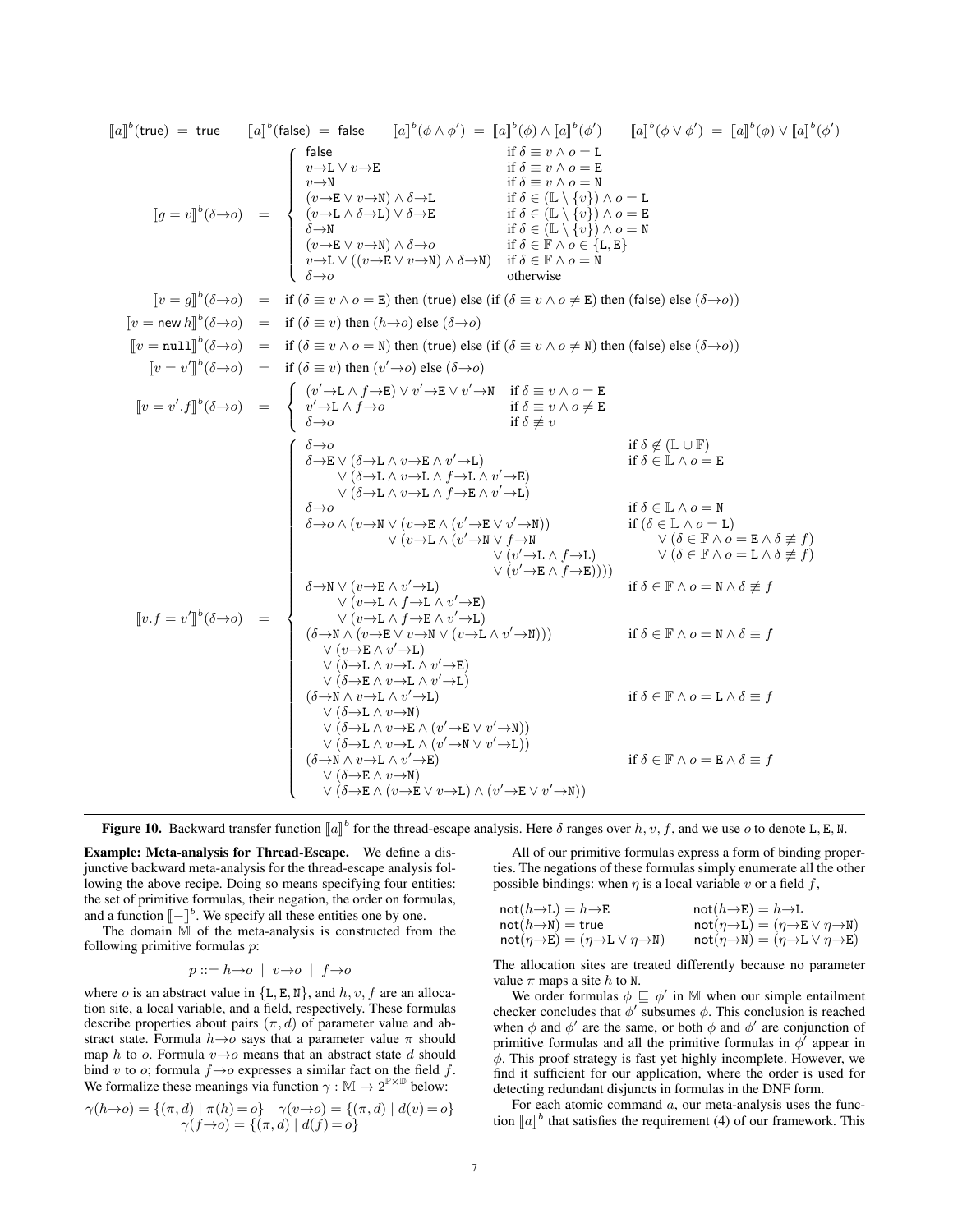(primitive formula)  $p \in \text{PForm}$  $p ::= err | errNot | param(x) | paramNot(x) |$  $var(x)$  | varNot $(x)$  | type $(\sigma)$  | typeNot $(\sigma)$  $\gamma(\textsf{err}) = \{(\pi, \top)\}$  $\gamma(\textsf{errNot}) = \{(\pi, d) \mid d \neq \top\}$  $\gamma(\mathsf{param}(x)) = \{(\pi, d) \mid x \in \pi\}$  $\gamma(\mathsf{paramNot}(x)) = \{(\pi, d) \mid x \notin \pi\}$  $\gamma(\textsf{var}(x)) = \{(\pi,(\Sigma,X)) \mid x \in X\}$  $\gamma(\mathsf{varNot}(x)) = \{(\pi,(\Sigma,X)) \mid x \notin X\}$  $\gamma(\mathsf{type}(\sigma)) = \{(\pi,(\Sigma,X))\mid \sigma \in \Sigma\}$  $\gamma(\textsf{typeNot}(\sigma)) = \{(\pi,(\Sigma,X)) \mid \sigma \notin \Sigma\}$  $not(err) = errNot$  $not(errNot) = err$  $not(param(x)) = paramNot(x)$  $not(paramNot(x)) = param(x)$  $not(var(x)) = err \vee varNot(x)$  $not(varNot(x)) = err \vee var(x)$  $not(type(\sigma)) = err \vee typeNot(\sigma)$  $\mathsf{not}(\mathsf{typeNot}(\sigma)) = \mathsf{err} \vee \mathsf{type}(\sigma)$  $p \sqsubseteq p' \Leftrightarrow p = p'$ , or  $p'$  is errNot and  $p$  is different from err

 $\phi \sqsubseteq \phi' \Leftrightarrow \phi = \phi'$ , or both  $\phi$  and  $\phi'$  are conjunction of primitive formulas and for every conjunct  $p'$  of  $\phi'$ , there exists a conjunct p of  $\phi$  such that  $p \sqsubseteq p'$ 



requirement means that  $[\![a]\!]^b$  collects all the parameter values  $\pi$  and abstract pre-states  $d$  such that the run of the  $\pi$ -instantiated analysis abstract pre-states d such that the run of the  $\pi$ -instantiated analysis with d generates a result satisfying  $\phi$ . That is,  $\llbracket a \rrbracket^b(\phi)$  computes<br>the weakest precondition of  $\llbracket a \rrbracket$ , with respect to the postcondition the weakest precondition of  $\llbracket a \rrbracket_{\pi}$  with respect to the postcondition  $\phi$ . The definition of  $\llbracket a \rrbracket^b$  is given in Figure 10.

LEMMA 4. *For every atomic command* a*, backward transfer func*tion  $[\![a]\!]^b$  in Figure 10 satisfies requirement (4) of our framework.

Proof See Appendix A.3 of our technical report [19].

*Running Example.* Figure 6 shows the backward meta-analysis for thread-escape analysis without and with underapproximation, on an abstract counterexample trace of the program in Figure 1 with  $v \cdot f = u$  chosen for S. The trace in part (a) is generated by the forward analysis using initial parameter value  $[h1 \mapsto E, h2 \mapsto E]$ . The abstract states computed by the meta-analysis at each point of this trace without doing underapproximation are denoted by ↑. It correctly computes the sufficient condition for failure at the beginning of the trace as  $h1\rightarrow E \vee (h2\rightarrow E \wedge h1\rightarrow L)$ , thus yielding the cheapest parameter value that proves the query as  $[h1 \rightarrow$ L,  $h2 \leftrightarrow L$ ]. Despite taking a single iteration, however, the lack of underapproximation causes an evident blow-up in the size of the formula tracked by the meta-analysis with the length of the trace.

Part (b) shows the result with underapproximation, using  $k = 1$ in the beam search via function  $\text{drop}_k$ . This time, the first iteration, shown in part (b1), yields a stronger sufficient condition for failure, h1→E, causing our approach to next run the forward analysis using parameter value  $[h1 \mapsto L, h2 \mapsto E]$ . However, the analysis again fails to prove the query, and the second iteration, shown in part (b2), computes the sufficient condition for failure as  $h1 \rightarrow L \land$ h2→E. By combining these conditions from the two iterations, our approach finds the same cheapest parameter value as that without underapproximation in part (a). Despite taking an extra iteration, the formulas our meta-analysis tracks in part (b) are much more compact than those in part (a).

$$
[\![a]\!]^{b}(\text{true}) = \text{true}
$$
\n
$$
[\![a]\!]^{b}(\phi_{1} \wedge \phi_{2}) = [\![a]\!]^{b}(\phi_{1}) \wedge [\![a]\!]^{b}(\phi_{2})
$$
\n
$$
[\![a]\!]^{b}(\text{false}) = \text{false}
$$
\n
$$
[\![a]\!]^{b}(\phi_{1} \vee \phi_{2}) = [\![a]\!]^{b}(\phi_{1}) \vee [\![a]\!]^{b}(\phi_{2})
$$
\n
$$
[\![x = y]\!]^{b}(\text{err}) = \text{err}
$$
\n
$$
[\![x, m()]\!]^{b}(\text{err}) = \text{err} \vee \vee \{\text{type}(\sigma) \mid [\![m]\!](\sigma) = \top\}
$$
\n
$$
[\![a]\!]^{b}(\text{errNot}) = \text{negative}([\![a]\!]^{b}(\text{err}))
$$
\n
$$
[\![x = y]\!]^{b}(\text{param}(z)) = \text{param}(z)
$$
\n
$$
[\![x, m()]\!]^{b}(\text{param}(z)) = \text{param}(z)
$$
\n
$$
[\![x, m()]\!]^{b}(\text{param}(z)) = \text{param}(z)
$$
\n
$$
[\![x, m()]\!]^{b}(\text{param}(z)) = \text{negative}([\![a]\!]^{b}(\text{param}(x)))
$$
\n
$$
[\![x = y]\!]^{b}(\text{var}(z)) = \begin{cases} \text{param}(x) \wedge \text{var}(y) & \text{if } x \equiv z \\ \text{var}(z) & \text{otherwise} \end{cases}
$$
\n
$$
[\![x, m()]\!]^{b}(\text{var}(z)) = \text{var}(z) \wedge \wedge \{\text{typeNot}(\sigma) \mid [\![m]\!](\sigma) = \top\}
$$
\n
$$
[\![a]\!]^{b}(\text{varNot}(z)) = \text{negative}([\![a]\!]^{b}(\text{var}(z))) \wedge \text{errNot}
$$
\n
$$
[\![x = y]\!]^{b}(\text{type}(\sigma)) = \text{type}(\sigma)
$$
\n
$$
[\![x, m()]\!]^{b}(\text{type}(\sigma)) = \text{true}(\sigma)
$$
\n
$$
[\![x, m()]\!]^{b}(\text
$$

Figure 12. Backward transfer function for the typestate analysis.

Example: Meta-Analysis for Typestate. The backward metaanalysis for the typestate analysis is also disjunctive. All the data for this meta-analysis are given in Figures 11 and 12.

The meta-analysis uses six primitive formulas. The first two are err and errNot, and they say that the  $d$  component of a pair  $(\pi, d)$  is  $\top$  (in the case of err) or non- $\top$  (in the case of errNot). These formulas are useful for capturing the fact that the forward transfer functions often behave differently depending on whether the d component is  $\top$  or not. The remaining four formulas describe elements that should be included or excluded in some component of  $(\pi, d)$ . For instance, var $(x)$  says that the d component is a non- $\top$  value  $(\Sigma, X)$  such that the X part contains x. The formula varNot(x) makes a similar statement on the form of d but it says that the  $X$  part of  $d$  does not include  $x$ . The negation of these primitive formulas is defined following their meanings.

We order formulas  $\phi \sqsubseteq \phi'$  in M when  $\phi$  and  $\phi'$  are the same, or both  $\phi$  and  $\phi'$  are conjunction of primitive formulas and every primitive formula  $p'$  in  $\phi'$  corresponds to some primitive formula p in  $\phi$  that implies p'. Finally, the backward transfer function for each atomic command  $a$  is given from the requirement (4) of our framework, which determines the semantics of the function in terms of the weakest precondition.

LEMMA 5. *For every atomic command* a*, backward transfer func*tion  $[\![a]\!]^b$  in Figure 12 satisfies requirement (4) of our framework.

Proof See Appendix A.4 of our technical report [19].

# 5. Iterative Forward-Backward Analysis

This section presents our top-level algorithm, called TRACER, which brings a parametric analysis and a corresponding backward meta-analysis together, and solves the parametric static analysis problem. Throughout the section, we fix a parametric analysis and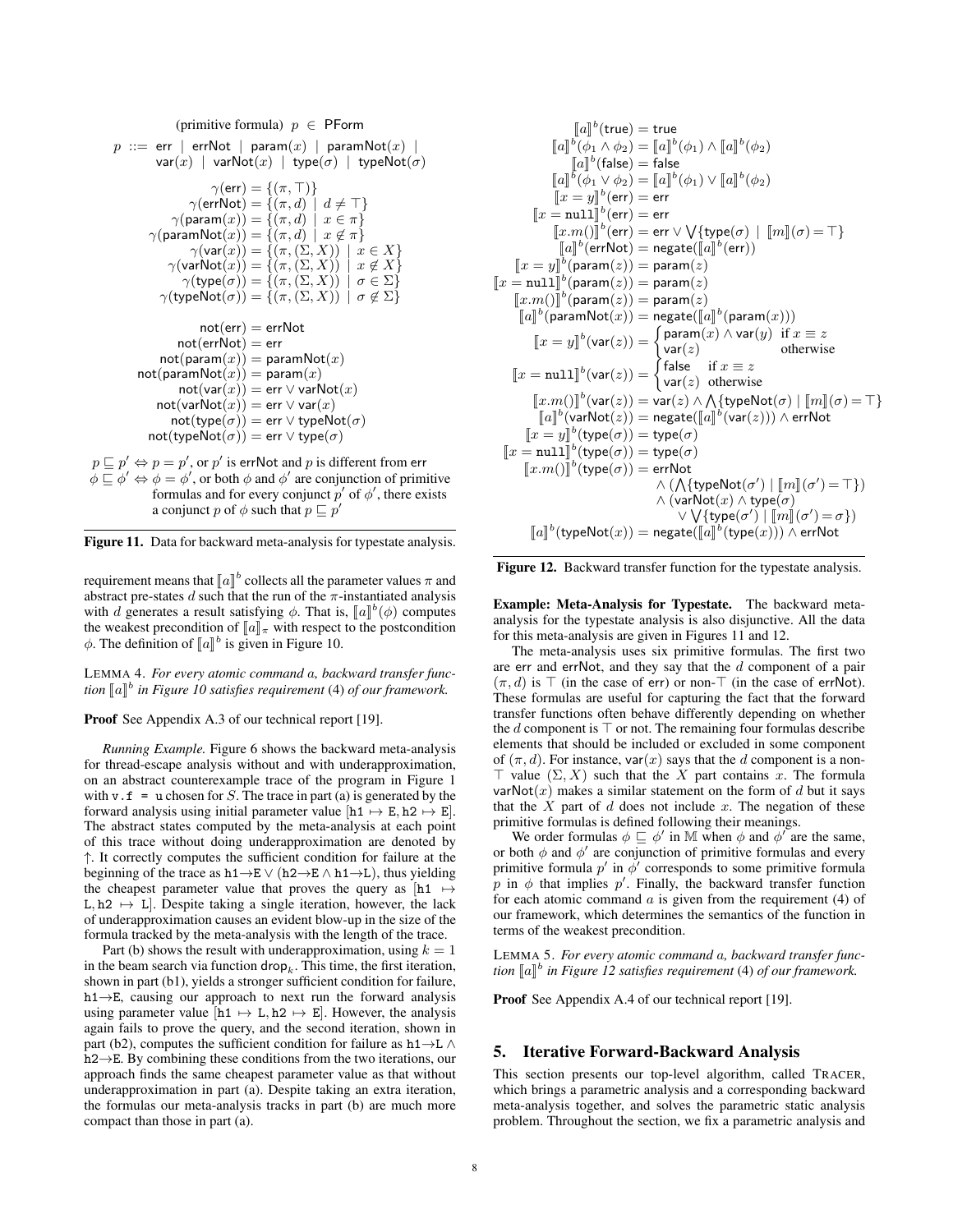|          | description                                |       | # classes |       | # methods |     | bytecode $(KB)$ |     | <b>KLOC</b> | $\#$ alloc. |
|----------|--------------------------------------------|-------|-----------|-------|-----------|-----|-----------------|-----|-------------|-------------|
|          |                                            | app   | total     | app   | total     | app | total           | app | total       | sites       |
| tsp      | Traveling Salesman implementation from ETH | 4     | 997       | 21    | 6.423     | 2.6 | 391             | 0.7 | 269         | 6,175       |
| elevator | discrete event simulator                   |       | 998       | 24    | 6.424     | 2.3 | 390             | 0.6 | 269         | 6.180       |
| hedc     | web crawler from ETH                       | 44    | 1.066     | 234   | 6.881     | 16  | 442             | 6   | 283         | 7,326       |
| weblech  | website download/mirror tool               | 57    | .263      | 312   | 8.201     | 20  | 504             | 13  | 326         | 7,663       |
| antlr    | A parser/translator generator              | 118   | 1.134     | 1.180 | 7.786     | 131 | 532             | 29  | 303         | 7.748       |
| avrora   | microcontroller simulation/analysis tool   | 1.160 | 2.192     | 4,253 | 10,985    | 224 | 634             | 64  | 340         | 10,151      |
| hsqldb   | relational database engine                 | 199   | 1.420     | 2.818 | 11.301    | 222 | 756             | 103 | 415         | 9,789       |
| lusearch | text indexing and search tool              | 229   | .236      | 1,508 | 8.171     | 101 | 511             | 42  | 314         | 7,395       |

Table 1. Benchmark characteristics. The "# classes" column is the number of classes containing reachable methods. The "# methods" column is the number of reachable methods computed by a 0-CFA call-graph analysis. The "bytecode" column is the size of bytecode of reachable methods. The "KLOC" column is the number of thousands of line of Java source code of reachable classes. The "total" columns report numbers for *all* reachable code whereas the "app" columns report numbers for only application code (excluding JDK library code). The "# alloc. sites" column is the number of object allocation sites in reachable methods.

a backward meta-analysis, and denote them by  $(\mathbb{P}, \leq, \mathbb{D}, \llbracket - \rrbracket)$  and  $(\mathbb{M}, \gamma, \llbracket - \rrbracket^b, \text{approx}),$  respectively.<br>Our TPACEP algorithm assume

Our TRACER algorithm assumes that queries are expressed by elements  $\phi$  in M satisfying the following condition:

 $\exists D_0 \subseteq \mathbb{D}.\gamma(\phi) = \mathbb{P} \times D_0 \wedge (\exists \phi' \in \mathbb{M}.\ \gamma(\phi') = \mathbb{P} \times (\mathbb{D} \setminus D_0)).$ 

The first conjunct means that  $\phi$  is independent of parameter values, and the second, that the negation of  $\phi$  is expressible inside M. We call  $\phi$  satisfying these two conditions *query*, and use a different symbol q to denote it. The negation of a query q is also a query, and we write  $not(q)$  to mean this negation.

TRACER takes as inputs initial abstract state  $d<sub>I</sub>$ , a program s, and a query  $q \in M$ . Given such inputs, TRACER repeatedly invokes the forward analysis with different parameter values, until it proves the query or finds that the forward analysis cannot prove the query no matter what parameter value is used. The most tricky part of TRACER is to choose a new parameter value  $\pi'$  to try after the forward analysis fails to prove the query using some  $\pi$ . TRACER does this parameter selection using the backward meta-analysis, which goes over an abstract counterexample trace of the forward analysis and computes a condition on parameter values necessary for proving the query. Among parameter values satisfying this necessary condition, TRACER chooses a minimum-cost  $\pi'$ .

The TRACER algorithm is shown in Algorithm 1. It uses the variable  $\Pi_{viable}$  to track parameter values that potentially lead to the proof of the query. Whenever TRACER calls the forward analysis, it picks a minimum  $\pi$  from  $\Pi_{viable}$ , and instantiates the forward analysis with  $\pi$  before running the analysis (lines 8-9). Also, whenever TRACER learns a necessary condition from the backward meta-analysis for proving a query (i.e.,  $\mathbb{P} \setminus \Pi$  in line 14), it conjoins the condition with  $\Pi_{viable}$  (line 15). In the description of the algorithm, we do not specify a particular way to choose an abstract counterexample trace  $\tau$  from a failed run of the forward analysis. Such traces can be chosen by well-known techniques from software model checking [1, 16].

THEOREM 6. TRACER $(d_I, s, q)$  *computes correct results, and it is guaranteed to terminate when* P *is finite.*

Proof See Appendix A.5 of our technical report [19].

#### 6. Experiments

We implemented our approach for parametric static analyses of Java programs and evaluated it using our thread-escape analysis as a candidate analysis on a benchmark suite. We next describe our experimental setup and summarize our results. The source code of our implementation and detailed results are available at http://pag-www.gtisc.gatech.edu/psa/.

Algorithm 1 TRACER( $d_I$ , s, q): *iterative forward-backward analysis* 

- 1: INPUTS: Initial abstract state  $d_I$ , program s, and query  $q$
- 2: OUTPUTS: Minimum  $\pi$  according to  $\preceq$  such that  $F_{\pi}[s](\lbrace d_I \rbrace) \subseteq \lbrace d \mid (\pi, d) \in \gamma(q) \rbrace$ . Or impossibility meaning that  $\sharp \pi : F_{\pi}[s](\{d_I\}) \subseteq \{d \mid (\pi, d) \in \gamma(q)\}.$
- 3: var  $\Pi_{viable} := \mathbb{P}$
- 4: while true do
- 5: if  $\Pi_{viable} = \emptyset$  then
- 6: return impossible
- 7: end if
- 8: choose a minimum  $\pi \in \Pi_{viable}$  according to  $\preceq$
- 9: **let**  $D = (F_{\pi}[s](\{d_I\}) \cap \{d \mid (\pi, d) \in \gamma(\text{not}(q))\})$  in
- 10: **if**  $D = \emptyset$  then
- 11: **return**  $\pi$
- 12: end if
- 13: choose any  $\tau \in \text{trace}(s) : F_{\pi}[\tau](d_I) \in D$
- 14: **let**  $\Pi = {\pi' \mid (\pi', d_I) \in \gamma(B[\tau](\pi, d_I, \text{not}(q))) }$  in
- 15:  $\Pi_{viable} := \Pi_{viable} \cap (\mathbb{P} \setminus \Pi)$
- 16: end let
- 17: end let
- 18: end while

#### 6.1 Experimental Setup

This section describes our generic implementation, a candidate analysis that instantiates it, and our benchmark suite.

Implementation. We implemented our approach as a generic framework for Java bytecode. The forward analysis is expressed as an instance of the RHS tabulation framework [15] while the backward meta-analysis is expressed as an instance of a trace analysis framework that implements our proposed optimizations.

We presented our approach for a single query but in practice a client may have multiple queries in the same program. Our framework has the same effect as running our approach separately for each query but it uses a more efficient implementation: at any instant, it maintains a set of groups  $\{G_1, ..., G_n\}$  of unresolved queries (i.e., queries that are neither proven nor shown impossible to prove). Two queries belong to the same group iff the sets of unviable parameter values computed so far for those queries are the same. All queries start in the same group with an empty set of unviable parameter values but split into different groups whenever different sets of unviable parameter values are computed for them. Finally, our implementation is capable of distributing this computation over a cluster, allowing different processes to handle different groups of queries in parallel.

Candidate Analysis. We implemented our thread-escape analysis in our framework. The set of possible parameter values to this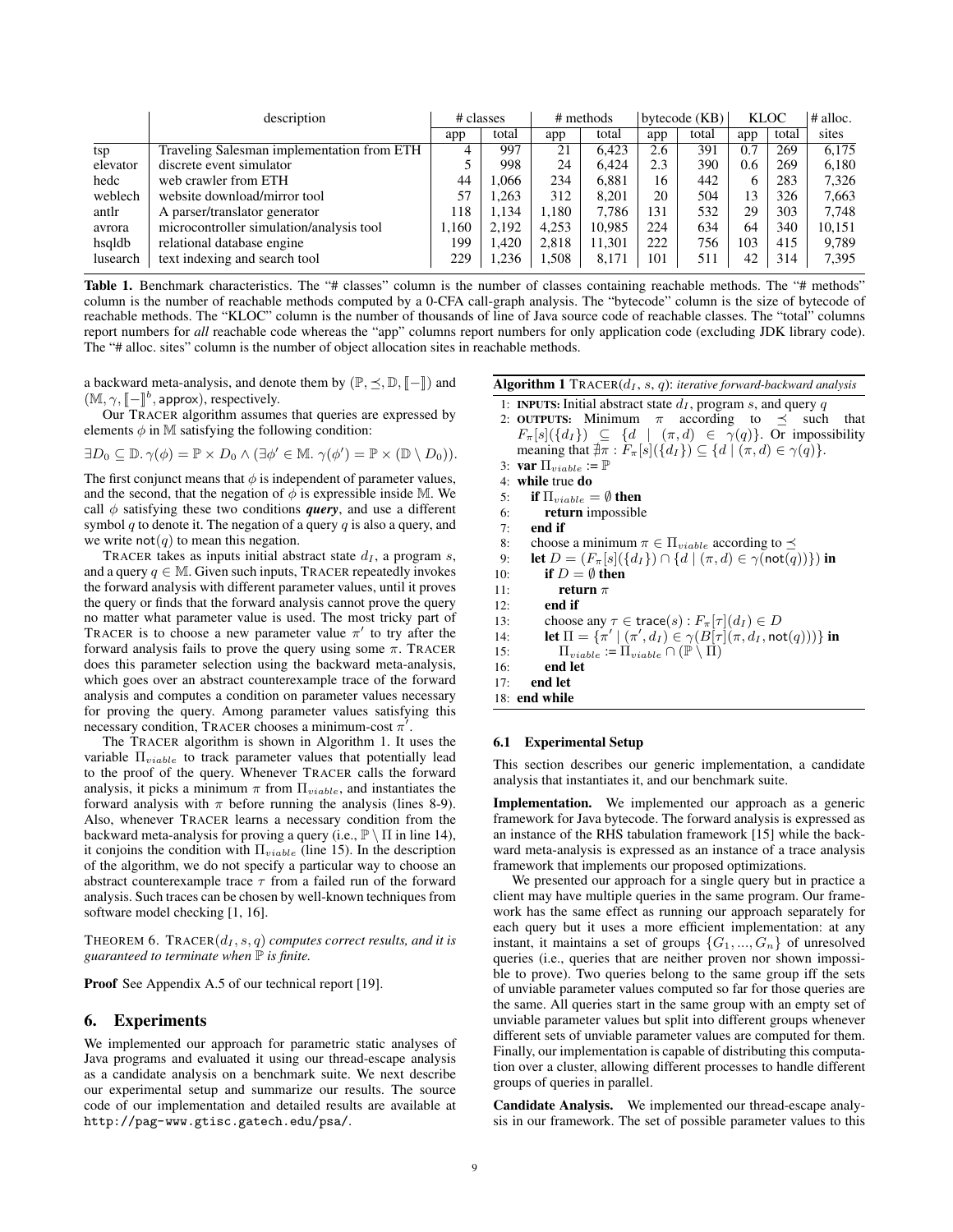

Figure 13. Precision results of our current and previous approach.



Figure 14. The running time of our approach for each query in three smaller benchmarks under three variants of underapproximation.

analysis is  $2^N$ , where N is number of object allocation sites in the input program, since the parameter must set each site to L or E. A query is each pair  $(pc, v)$  such that the statement at program point pc in application code accesses (reads or writes) an instance field or an array element of the object denoted by variable  $v$ . We chose such queries for two reasons. First, they occur pervasively and uniformly in Java programs, and thereby enable a comprehensive evaluation of our approach. Second, these queries are posed by clients such as static race detection. Other clients may pose queries more selectively but our approach only stands to benefit in such cases by virtue of being query-guided.

We chose thread-escape analysis as it is challenging to scale and proving memory accesses thread-local is beneficial to a variety of concurrency analyses. Our earlier work [13] that also uses this client analysis shows that strawman solutions are ineffective: a flow-insensitive thread-escape analysis is highly imprecise while a trivial choice of the parameter value that sets all sites to L causes our analysis to run out of memory even on small programs.

Benchmark Suite. We evaluated our approach on a suite of eight real-world concurrent Java benchmarks comprising 2.5 MLOC. Table 1 shows characteristics of the benchmarks. They include four smaller ones to illustrate the performance impact of varying the extent of underapproximation in our meta-analysis; we were unable to run these variants on the four larger ones. All experiments were done using JDK 1.6 on Linux machines with 3.3 GHz processors and a maximum of 8GB memory per JVM process.

## 6.2 Evaluation Results

We now summarize our evaluation results, including precision, scalability, and useful statistics of proven queries.

**Precision.** Figure 13 (a) shows the precision of our approach. The absolute number of queries for each benchmark appears at the top. The queries are classified into three categories: those proven using a cheapest parameter value, those shown impossible to prove using any parameter value, and those that could not be resolved by our approach in 1000 minutes (we elaborate on these queries below).

Figure 13 (b) shows the precision of our old approach [13]. It involves performing a dynamic analysis on user-supplied in-

puts. A query might not be reached dynamically (denoted "Not attempted") in which case the query is unresolved; otherwise, the approach either observes the query to be false (denoted "Disproven"), or guesses a cheapest parameter value from dynamic information and uses it to attempt to prove the query. The attempt may succeed (denoted "Proven"), or fail (denoted "Unresolved") due to poor code coverage of the user-supplied inputs. From these two graphs, we find that on average per benchmark, the new approach proves 37.5% queries (versus 17.1% proven by the old approach) and it shows 49.1% queries impossible to prove (versus 23.9% observed to be false by the old approach), for a total of 86.6% resolved queries (versus 40.9% by the old approach). Thus, our new approach greatly outperforms the old approach. We contrast the two approaches further in Section 7.

We manually inspected several queries that were unresolved by our new approach, and found that all of them were true but impossible to prove using our thread-escape analysis, due to its limit of two abstract locations. There are two possible ways to address such queries depending on the desired goal: alter the backward metaanalysis to show impossibility more efficiently or alter the forward analysis to make the queries provable.

Scalability. It is challenging to scale backward meta-analyses. All our optimizations (underapproximation, double-negation, simplification by clause subsumption, and beam search) were motivated by experimentation: disabling *any* of them even on the smaller benchmarks made our approach timeout for *all* queries.

Our implementation allows to tune the amount of underapproximation by specifying the maximum number of disjuncts tracked in any DNF formula. Neither too aggressive nor too passive underapproximation is scalable: the former speeds up each iteration but increases the number of iterations whereas the latter has the opposite effect. Figure 14 affirms this by showing the total running time of our approach for each query in three representative smaller benchmarks (elevator, hedc, weblech) under three different choices of the maximum number of DNF disjuncts: 1, 5, and 10. The graphs show that 5 outperforms the extreme choices 1 and 10. More significantly, our approach timed out for *all* queries in the four larger benchmarks using the extreme choices; hence, we used a maximum of 5 disjuncts in all experiments.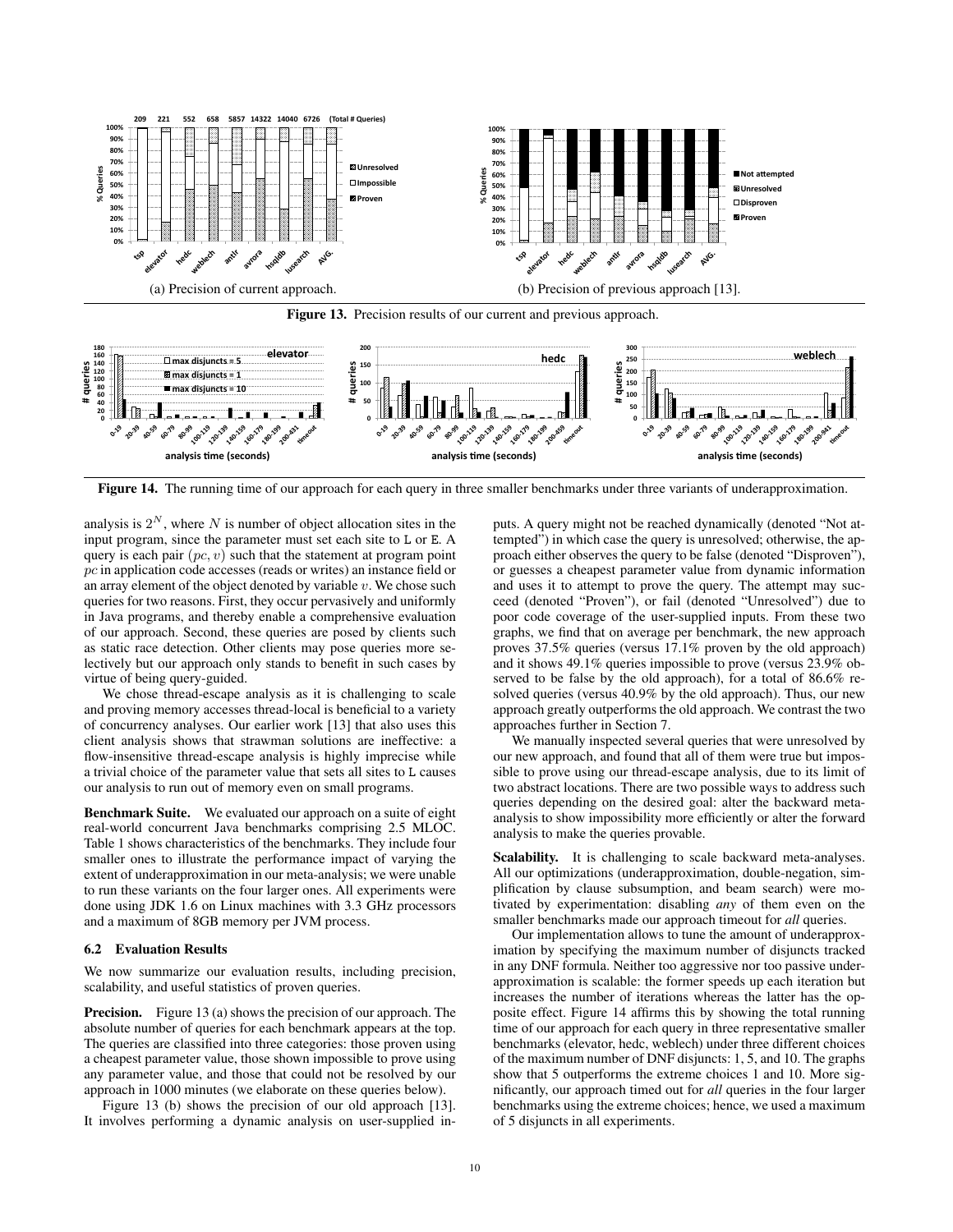

Figure 15. The running time of our approach for resolving each query in our three largest benchmarks. A query is resolved if it is proven or if it is shown impossible to prove. Graphs in the upper row show numbers of resolved queries grouped by the total running time in minutes of our approach. Graphs in the lower row show numbers of resolved queries grouped by the number of iterations of our approach.



Figure 16. Statistics of the cheapest parameter values computed by our approach for proven queries. Graphs in the upper row show the size of the parameter value for each proven query. Graphs in the lower row show the number of queries proven using the same parameter value.

Figure 15 shows the total running time and the number of iterations our approach takes for each resolved query in our three largest benchmarks (unresolved queries are not shown since they are queries for which our approach timed out in 1000 minutes). We show different bars for queries that were proven and queries that were shown impossible to prove. The graphs highlight the scalability of our approach as the vast majority of queries are resolved in under two minutes each. They also reveal that our approach is very effective at finding queries that are impossible to prove as the vast majority of them are found in the first iteration.

Statistics of Proven Queries. We now present useful statistics about proven queries. The upper row of Figure 16 shows, for our three largest benchmarks, the size of the cheapest parameter value that our approach computed for each proven query. The size, plotted on the X axis, is the number of allocation sites set to L (recall that the fewer such sites the cheaper the analysis). The graphs show that the vast majority of queries require 1-2 such sites though we even prove queries that need up to 96 such sites.

Finally, it is natural to ask how different the cheapest parameter values computed by our approach are for these proven queries. The lower row of Figure 16 answers this question: each graph in the figure plots on the X axis the sizes of groups of proven queries for which the same cheapest parameter value was computed, and the number of groups of that size on the Y axis. These graphs show that most groups contain 1-2 queries, indicating that the cheapest parameter value is different for different queries, though there are also groups containing up to 367 queries.

These statistics underscore both the promise and the challenge of parametric static analysis: on one hand, most queries can be proven by instantiating the analysis using very inexpensive parameter values, but on the other hand, these parameter values tend to be very different for queries from different parts of the program.

# 7. Related Work

Our work is related to iterative refinement analyses but differs in the goal and the technique. They aim to find a cheap enough parameter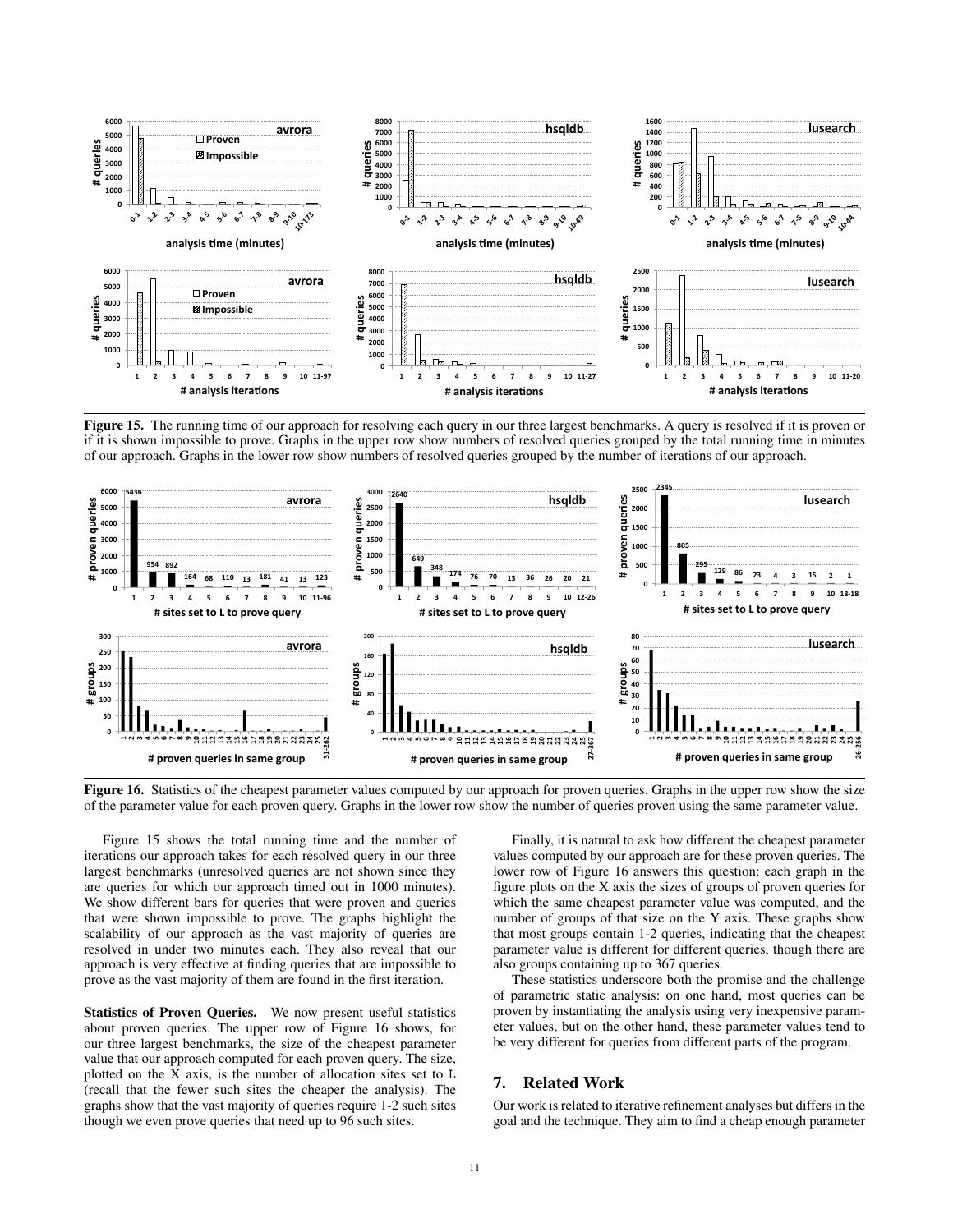value to prove a query while we aim to find a cheapest parameter value or show that none exists. We next contrast the techniques.

Many CEGAR-based model checkers compute a predicate abstraction and can be viewed as parametric in which program predicates to use for computing the abstraction. When the abstraction fails to prove a query, they analyze an abstract counterexample trace to compute an interpolant, which can be viewed as a minimal sufficient condition for the model checker to *succeed* in proving the query on the trace. In contrast, our meta-analysis computes a sufficient condition for the *failure* of the analysis to prove the query on the trace. One advantage of model checkers over our approach is that they can produce *concrete* counterexamples for false queries, whereas our approach can at best declare such queries impossible to prove using the given analysis. Conversely, our approach can declare when true queries are impossible to prove using the given analysis, whereas model checkers can diverge for such queries.

Refinement-based pointer analyses compute cause-effect dependencies for finding aspects of the abstraction that might be responsible for the failure to prove a query and then refine these aspects in the hope of proving it. These aspects include field reads and writes to be matched [18], methods or object allocation sites to be cloned [11, 14], or memory locations to be treated flow-sensitively [10]. A drawback of these analyses is that they can refine much more than necessary and thereby sacrifice scalability.

Combining forward and backward analysis has been proposed (e.g., [2]) but our approach differs in three key aspects. First, existing backward analyses are proven sound with respect to the program's concrete semantics, whereas ours is a *meta-analysis* that is proven sound with respect to the abstract semantics of the forward analysis. Second, existing backward analyses only track abstract states (to prune the over-approximation computed by the forward analysis), whereas ours also tracks parameter values. Finally, existing backward analyses may not scale due to tracking of program states that are unreachable from the initial state, whereas ours is guided by the abstract counterexample trace provided by the forward analysis, which also enables underapproximation.

Parametric static analysis is a search problem that may be tackled using various algorithms with different pros and cons. Liang et al. [12] propose iterative coarsening-based algorithms that start with the most precise parameter value (instead of the least precise one in the case of iterative refinement-based algorithms). Besides being impractical, these algorithms solve a different problem and cannot be adapted to ours: they find a *minimal* parameter value in terms of precision as opposed to a *minimum* or *cheapest* parameter value. Naik et al. [13] use dynamic analysis to infer a necessary condition on the parameter value to prove a query. They instantiate the parametric static analysis using a cheapest parameter value that satisfies this condition. However, there is no guarantee that it will prove the query, and the approach does not do refinement in case the analysis fails. In fact, the limitations of this approach motivated our current approach, particularly, its need for user-supplied program inputs, and its desire for those inputs to not induce longrunning executions (for performance of the dynamic analysis) and to yield high code coverage (for strong necessary conditions). As our experiments showed, our current approach, which is fully static, proves 45.7% more queries on average per benchmark.

Finally, constraint-based and automated theorem proving techniques have been proposed that use search procedures similar in spirit to our approach: they too combine over-approximations and underapproximations, and compute strongest necessary and weakest sufficient conditions for proving queries (e.g, [3, 4, 8, 9]). A key difference is that none of these approaches address finding minimum-cost abstractions or proving impossibility results.

# 8. Conclusion

We presented a new approach to parametric static analysis with the goal of finding a cheapest parameter value that proves a given query or showing that no such parameter value exists. Our approach is CEGAR-based and applies a novel meta-analysis to abstract counterexample traces to efficiently eliminate unsuitable parameter values. We showed the generality of our approach by applying it to two parametric analyses in the literature. We also showed its effectiveness in practice by evaluating it on parametric threadescape analysis for large real-world Java benchmarks.

Our approach exposed intriguing new problems. First, defining the transfer functions of the meta-analysis is tricky. One plausible solution is to devise a general recipe for synthesizing these functions automatically. Second, our approach requires the abstract domain of the parametric analysis to be disjunctive in order to be able to provide a counterexample trace to the meta-analysis. One possibility is to generalize our meta-analysis to operate on DAG counterexamples that have been proposed for non-disjunctive analyses [7]. Finally, the meta-analysis is a static analysis, and designing its abstract domain is an art. We proposed a DNF representation along with optimizations that were very effective in compacting the formulas tracked by the meta-analysis for our thread-escape analysis. It would be useful to devise a generic semantics-preserving simplification process to assist in compacting such formulas.

#### References

- [1] T. Ball and S. K. Rajamani. Bebop: a path-sensitive interprocedural dataflow engine. In *PASTE*, pages 97-103, 2001.
- [2] P. Cousot and R. Cousot. Refining model checking by abstract interpretation. *Autom. Softw. Eng.*, 6(1):69–95, 1999.
- [3] I. Dillig, T. Dillig, and A. Aiken. Fluid updates: beyond strong vs. weak updates. In *ESOP'10*, .
- [4] I. Dillig, T. Dillig, and A. Aiken. Sound, complete and scalable pathsensitive analysis. In *PLDI'08*, .
- [5] S. Fink, E. Yahav, N. Dor, G. Ramalingam, and E. Geay. Effective typestate verification in the presence of aliasing. In *ISSTA'06*.
- [6] S. Graf and H. Saidi. Construction of abstract state graphs with pvs. In *CAV'97*.
- [7] B. Gulavani, S. Chakraborty, A. Nori, and S. Rajamani. Automatically refining abstract interpretations. In *TACAS'08*.
- [8] S. Gulwani and A. Tiwari. Assertion checking unified. In *VMCAI'07*.
- [9] S. Gulwani, B. McCloskey, and A. Tiwari. Lifting abstract interpreters to quantified logical domains. In *POPL'08*.
- [10] S. Guyer and C. Lin. Client-driven pointer analysis. In *SAS'03*.
- [11] P. Liang and M. Naik. Scaling abstraction refinement via pruning. In *PLDI'11*.
- [12] P. Liang, O. Tripp, and M. Naik. Learning minimal abstractions. In *POPL'11*.
- [13] M. Naik, H. Yang, G. Castelnuovo, and M. Sagiv. Abstractions from tests. In *POPL'12*.
- [14] J. Plevyak and A. Chien. Precise concrete type inference for objectoriented languages. In *OOPSLA'94*.
- [15] T. Reps, S. Horwitz, and M. Sagiv. Precise interprocedural dataflow analysis via graph reachability. In *POPL'95*.
- [16] T. Reps, S. Schwoon, S. Jha, and D. Melski. Weighted pushdown systems and their application to interprocedural dataflow analysis. *Sci. Comput. Program.*, 58(1-2):206–263, 2005.
- [17] M. Sagiv, T. Reps, and R. Wilhelm. Parametric shape analysis via 3valued logic. *ACM Trans. Program. Lang. Syst.*, 24(3):217–298, 2002.
- [18] M. Sridharan and R. Bodík. Refinement-based context-sensitive points-to analysis for Java. In *PLDI'06*.
- [19] X. Zhang, M. Naik, and H. Yang. Scalable parametric static analysis. http://pag.gatech.edu/pubs/psa.pdf, July 2012.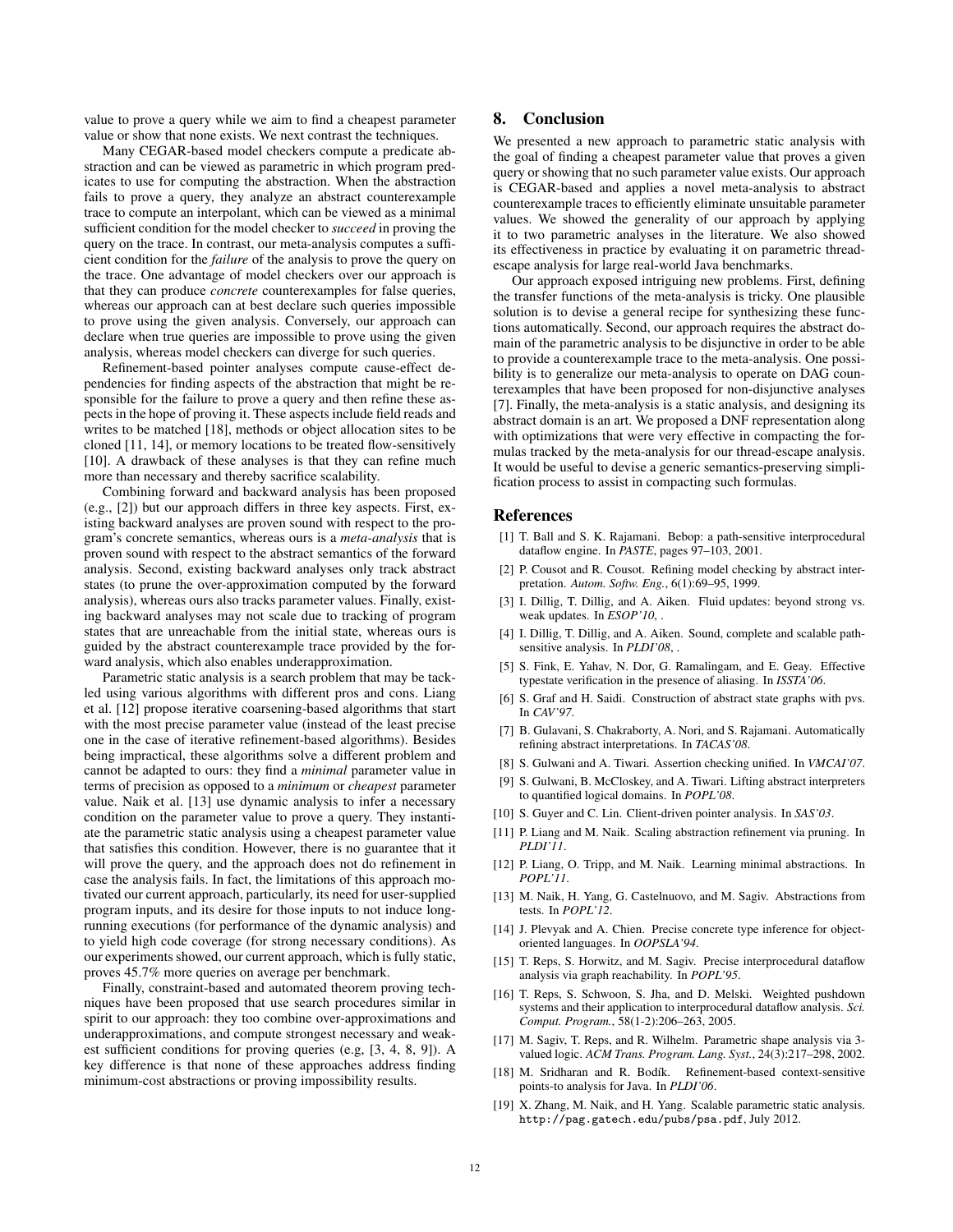# A. Proofs of Lemmas and Theorems

In this part of the appendix, we provide proofs of Lemmas and Theorems that are stated in the main text of the paper without proofs.

## A.1 Proof of Lemma 1

LEMMA 1. *For all programs* s*, parameter values* π*, and abstract states* d*, we have that*

$$
F_{\pi}[s](\{d\}) = \{F_{\pi}[\tau](d) \mid \tau \in \text{trace}(s)\},
$$

*where*  $F_{\pi}[\tau]$  *is the result of analyzing the trace*  $\tau$  *as shown in Figure 4.*

Proof We prove the following generalization of the lemma:

$$
\forall s. \forall \pi \in \mathbb{P}. \forall D \in 2^{\mathbb{D}}.
$$
  

$$
F_{\pi}[s](D) = \{ F_{\pi}[\tau](d) \mid d \in D \land \tau \in \text{trace}(s) \}.
$$

The proof is by induction on the structure of s. When s is an atomic command a,

$$
F_{\pi}[s](D) = F_{\pi}[a](D) = \{ [\![a]\!]_{\pi}(d) \mid d \in D \}.
$$

Since trace(s) =  $\{a\}$ , the equation above implies the lemma.

The next case is that  $s = s_1$ ;  $s_2$ . Let  $D_1 = F_\pi[s_1](D)$  and  $D_2 = F_\pi[s_2](D_1)$ . By the induction hypothesis on  $s_1$  and  $s_2$ , we have that

$$
D_1 = \{ F_{\pi}[\tau_1](d) \mid \tau_1 \in \text{trace}(s_1) \land d \in D \}
$$
  
 
$$
\land D_2 = \{ F_{\pi}[\tau_2](d_1) \mid \tau_2 \in \text{trace}(s_2) \land d_1 \in D_1 \}.
$$

Hence,  $D_2$  is

$$
\{F_{\pi}[\tau_2](F_{\pi}[\tau_1](d)) \mid \tau_2 \in \text{trace}(s_2) \land \tau_1 \in \text{trace}(s_1) \land d \in D\}
$$
  
= 
$$
\{F_{\pi}[\tau](d) \mid \tau \in \text{trace}(s_1 ; s_2) \land d \in D\}.
$$

We move on to the case that  $s = s_1 + s_2$ . In this case,

$$
F_{\pi}[s](D) = F_{\pi}[s_1 + s_2](D) = F_{\pi}[s_1](D) \cup F_{\pi}[s_2](D).
$$

By the induction hypothesis, the RHS of the above equation is the same as

$$
\begin{array}{l}\{F_{\pi}[\tau](d)\ |\ \tau\in\operatorname{trace}(s_1)\wedge d\in D\}\\\cup\; \{F_{\pi}[\tau](d)\ |\ \tau\in\operatorname{trace}(s_2)\wedge d\in D\},\end{array}
$$

which equals

$$
\{F_{\pi}[\tau](d) \mid \tau \in \text{trace}(s_1) \cup \text{trace}(s_2) \land d \in D\}
$$
  
= 
$$
\{F_{\pi}[\tau](d) \mid \tau \in \text{trace}(s_1 + s_2) \land d \in D\}.
$$

The remaining case is  $s = s_1^*$ . Let K and G be functions defined as follows:

$$
K = \lambda T. (\{\epsilon\} \cup \{\tau ; \tau' \mid \tau \in T \land \tau' \in \text{trace}(s_1)\}),
$$
  

$$
G = \lambda D'. (D \cup F_{\pi}[s_1](D')).
$$

The trace set trace( $s_1^*$ ) is the same as the least fixpoint of K, and  $F_{\pi}[s_1^*](D)$  is defined by the least fixpoint of G. Let R be a relation on trace sets and sets of abstract states defined by

$$
(T_1, D_1) \in \mathcal{R} \Leftrightarrow D_1 = \{ F_\pi[\tau_1](d) \mid \tau_1 \in T_1 \land d \in D \}.
$$

Meanwhile, we have that

$$
\{F_{\pi}[\tau](d) \mid \tau \in \text{trace}(s_1^*) \land d \in D\}
$$
  
= 
$$
\{F_{\pi}[\tau](d) \mid \tau \in (\text{leastFix } K) \land d \in D\}.
$$

Thus, it is sufficient to prove that (leastFix K, leastFix  $G \in \mathcal{R}$ . This proof obligation can be further simplified because  $R$  is closed under arbitrary union: for every  $\{(T_i, D_i)\}_{i \in I}$ ,

$$
(\forall i \in I: (T_i, D_i) \in \mathcal{R}) \Rightarrow (\bigcup_{i \in I} T_i, \bigcup_{i \in I} D_i) \in \mathcal{R}.
$$

This means that the least upper bounds of any two  $\mathcal{R}\text{-related in-}$ creasing sequences will be related by  $R$  as well. Hence, we can complete the proof of this loop case if we show that

$$
\forall (T_1, D_1) \in \mathcal{R} : (K(T_1), G(D_1)) \in \mathcal{R}.
$$

We will prove the simplified requirement. Pick  $(T_1, D_1) \in \mathcal{R}$ . We should show that

$$
\{F_{\pi}[\tau_1](d) \mid \tau_1 \in K(T_1) \land d \in D\} = G(D_1).
$$

We derive this desired equality as follows:

$$
\{F_{\pi}[\tau_1](d) | \tau_1 \in K(T_1) \land d \in D\}
$$
\n
$$
= \{F_{\pi}[\tau_1](d) | d \in D \land (\tau_1 = \epsilon \lor (\tau_1 = \tau; \tau' \land \tau \in T_1 \land \tau' \in \text{trace}(s_1)))\}
$$
\n
$$
= D \cup \{ (F_{\pi}[\tau'] \circ F_{\pi}[\tau])(d) | \tau \in \text{trace}(s_1) \land d \in D \}
$$
\n
$$
= D \cup \{F_{\pi}[\tau'](d') | \tau' \in \text{trace}(s_1) \land d \in D\}
$$
\n
$$
= D \cup \{F_{\pi}[\tau'](d') | \tau' \in \text{trace}(s_1) \land d' \in D\}
$$
\n
$$
= D \cup F_{\pi}[\tau'](d') | \tau' \in \text{trace}(s_1) \land d' \in D_1\}
$$
\n
$$
= D \cup F_{\pi}[s_1](D_1).
$$
\n
$$
= G(D_1).
$$

The fourth equality comes from the assumption that  $(T_1, D_1) \in \mathcal{R}$ . The fifth equality holds because of the induction hypothesis.  $\Box$ 

#### A.2 Proof of Theorem 3

**THEOREM 3 (Soundness).** *For all*  $\tau$ ,  $\pi$ , *d* and  $\phi \in M$ ,

1. 
$$
(\pi, F_{\pi}[\tau](d)) \in \gamma(\phi) \Rightarrow (\pi, d) \in \gamma(B[\tau](\pi, d, \phi))
$$
; and  
2.  $\forall (\pi_0, d_0) \in \gamma(B[\tau](\pi, d, \phi))$ .  $(\pi_0, F_{\pi_0}[\tau](d_0)) \in \gamma(\phi)$ .

**Proof** We prove the theorem by structural induction on  $\tau$ . Pick arbitrary  $\pi$ ,  $d$ ,  $\phi$ . We will prove the two items of this theorem for each case of  $\tau$ .

When  $\tau$  is  $\epsilon$ ,  $\phi$  and  $B[\tau](\pi, d, \phi)$  are the same, and  $F_{\pi'}[\tau] =$  $F_{\pi'}[\epsilon]$  is the identity for every  $\pi'$ . The claim of the theorem follows from these facts.

The next case is that  $\tau$  is an atomic command a. In this case,  $B[\tau](\pi', d', \phi) = \text{approx}(\pi', d', [\![a]\!]^b(\phi))$  and  $F_{\pi'}[\tau](d') =$ <br> $[\![a]\!] \cup (d')$  for all  $\pi'$  d'Hence, the first item of the theorem can be  $\llbracket a \rrbracket_{\pi'}(d')$  for all  $\pi', d'$ . Hence, the first item of the theorem can be<br>proved as follows: proved as follows:

$$
F_{\pi}[\tau](d) \in \gamma(\phi) \Rightarrow \llbracket a \rrbracket_{\pi}(d) \in \gamma(\phi)
$$
  

$$
\Rightarrow (\pi, d) \in \gamma(\llbracket a \rrbracket^{b}(\phi))
$$
  

$$
\Rightarrow (\pi, d) \in \gamma(\text{approx}(\pi, d, \llbracket a \rrbracket^{b}(\phi)))
$$

The second and third implications come from the requirement on  $\llbracket a \rrbracket^b$  and approx in our framework, respectively. For the second<br>item of the theorem nick  $(\pi_2, d_2) \in \alpha(R[\pi](\pi, d_2))$ . Then item of the theorem, pick  $(\pi_0, d_0) \in \gamma(B[\tau](\pi, d, \phi))$ . Then,

$$
(\pi_0, d_0) \in \gamma(B[a](\pi, d, \phi)) \Rightarrow (\pi_0, d_0) \in \gamma(\text{approx}(\pi, d, [\![a]\!]^b(\phi))
$$
  
\n
$$
\Rightarrow (\pi_0, d_0) \in \gamma([\![a]\!]^b(\phi))
$$
  
\n
$$
\Rightarrow (\pi_0, [\![a]\!]_{\pi_0}(d_0)) \in \gamma(\phi).
$$

The first implication is just the unrolling of the definition of  $B[a]$ , the second comes from our requirement that approx does underapproximation, and the last holds because of the requirement on  $\llbracket a \rrbracket^b$  in our framework. The conclusion of the above derivation implies in our framework. The conclusion of the above derivation implies the second item of this theorem.

The remaining case is that  $\tau$  is  $\tau_1$ ;  $\tau_2$ . Let

$$
d' = F_{\pi}[\tau_1](d)
$$
 and  $\phi' = B[\tau_2](\pi, d', \phi)$ .

To prove the first item of the theorem, assume that  $(\pi, F_{\pi}[\tau](d))$ belongs to  $\gamma(\phi)$ . Then,

$$
(\pi, F_{\pi}[\tau_2](d')) = (\pi, F_{\pi}[\tau_2](F_{\pi}[\tau_1](d))) \in \gamma(\phi).
$$

We apply the induction hypothesis on  $\tau_2$  here, and obtain

$$
(\pi, d') \in \gamma(B[\tau_2](\pi, d', \phi)).
$$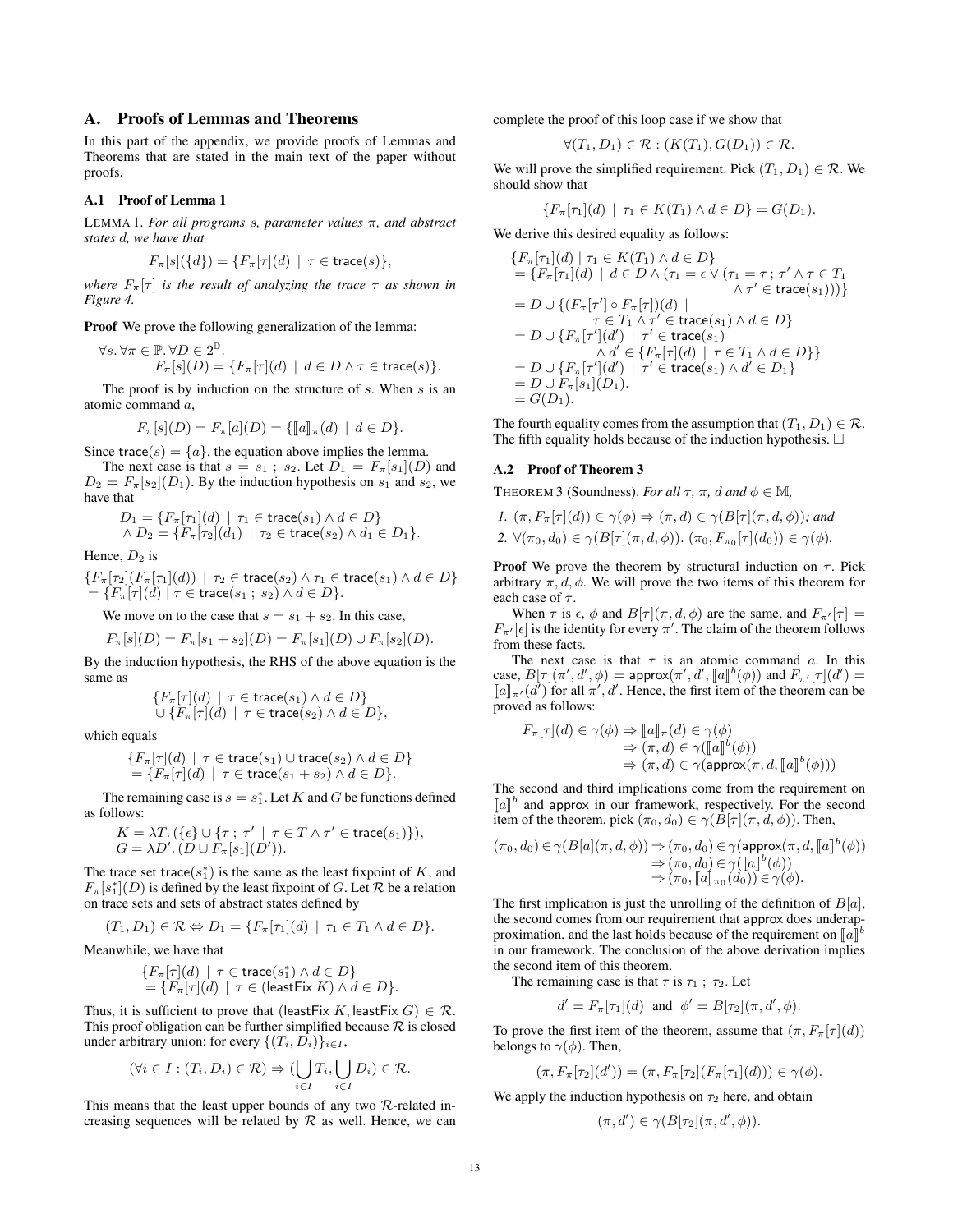The LHS in this membership is the same as  $(\pi, F_{\pi}[\tau_1](d))$ , and the RHS equals  $\gamma(\phi')$ . This means that we can apply the induction hypothesis again, this time on  $\tau_1$ , and get

$$
(\pi, d) \in \gamma(B[\tau_1](\pi, d, \phi'))
$$

But the RHS here is the same as

$$
\gamma(B[\tau_1](\pi, d, B[\tau_2](\pi, d', \phi)) = \gamma(B[\tau](\pi, d, \phi)).
$$

Hence, the first item of this theorem holds. Let's move on to the proof of the second item of this theorem. Consider  $(\pi_0, d_0) \in$  $\gamma(B[\tau](\pi, d, \phi))$ . We derive the conclusion of the second item of the theorem as follows:

$$
(\pi_0, d_0) \in \gamma(B[\tau](\pi, d, \phi))
$$
  
\n
$$
\Rightarrow (\pi_0, d_0) \in \gamma(B[\tau_1](\pi, d, \phi'))
$$
  
\n
$$
\Rightarrow (\pi_0, F_{\pi_0}[\tau_1](d_0)) \in \gamma(\phi')
$$
  
\n
$$
\Rightarrow (\pi_0, F_{\pi_0}[\tau_1](d_0)) \in \gamma(B[\tau_2](\pi, d', \phi))
$$
  
\n
$$
\Rightarrow (\pi_0, F_{\pi_0}[\tau_2](F_{\pi_0}[\tau_1](d_0))) \in \gamma(\phi)
$$
  
\n
$$
\Rightarrow (\pi_0, F_{\pi_0}[\tau](d_0)) \in \gamma(\phi)
$$

The first implication holds because of the definition of  $B[\tau_1; \tau_2]$ , the second and fourth implications use induction hypothesis, the third is the simple unrolling of the definition of  $\phi'$ , and the last implication follows from the definition of  $F_{\pi_0}[\tau_1; \tau_2]$ .

# A.3 Proof of Lemma 4

LEMMA 4. *For every atomic command* a*, the backward transfer* function  $[\![a]\!]^b$  in Figure 10 satisfies requirement (4) in Section 4.

**Proof** For every atomic command a, define a function  $W[a]$  on M by

$$
W[a](\phi) = \{(\pi, d) \mid (\pi, [a]_{\pi}(d)) \in \gamma(\phi)\}.
$$

We need to prove that for all  $\phi$ ,

$$
\forall a. \ \gamma([\![a]\!]^b(\phi)) = W[a](\phi). \tag{1}
$$

Our proof is done by induction on the structure of  $\phi$ .

We start by considering the cases that  $\phi$  is true, conjunction, false or disjunction. The reason that the equality in (1) holds for these cases is that  $W[a]$  preserve all of true, conjunction, false and disjunction:

$$
W[a](\text{true}) = \mathbb{P} \times \mathbb{S}, \qquad W[a](\phi \wedge \phi') = W[a](\phi) \cap W[a](\phi'),
$$
  
 
$$
W[a](\text{false}) = \emptyset, \qquad W[a](\phi \vee \phi') = W[a](\phi) \cup W[a](\phi').
$$

The desired equality follows from this preservation and the induction hypothesis.

The remaining case is that  $\phi = \delta \rightarrow o$  for some  $\delta \in \mathbb{H} \cup \mathbb{L} \cup \mathbb{F}$  and  $o \in \{L, E, N\}$ . This is handled by the case analysis on the atomic command a.

The first case is that  $a$  is  $g = v$ . We further subdivide this case such that (1)  $\delta \equiv h$ , (2)  $\delta \in (\mathbb{L} \cup \mathbb{F} \setminus \{v\})$  and (3)  $\delta \equiv v$ . The first subcase is handled below:

$$
(\pi, [g = v]_{\pi}(d)) \in \gamma(h \to o) \iff \pi(h) = o \iff (\pi, d) \in \gamma(h \to o).
$$

The second subcase can be proven as follows:

$$
(\pi, [g = v]_{\pi}(d)) \in \gamma(\delta \to o)
$$
  
\n
$$
\Leftrightarrow
$$
  
\n
$$
(d(v) = \mathbf{L} \wedge \mathbf{esc}(d)(\delta) = o) \vee (d(v) \in \{\mathbf{E}, \mathbf{N}\} \wedge d(\delta) = o)
$$
  
\n
$$
\Leftrightarrow
$$
  
\n
$$
(\delta \in \mathbb{L} \wedge d(v) = \mathbf{L} \wedge d(\delta) = \mathbf{L} \wedge o = \mathbf{E})
$$
  
\n
$$
\vee (\delta \in \mathbb{L} \wedge d(v) = \mathbf{L} \wedge d(\delta) \in \{\mathbf{E}, \mathbf{N}\} \wedge o = d(\delta))
$$
  
\n
$$
\vee (\delta \in \mathbb{F} \wedge d(v) = \mathbf{L} \wedge o = \mathbf{N})
$$
  
\n
$$
\vee (d(v) \in \{\mathbf{E}, \mathbf{N}\} \wedge d(\delta) = o)
$$

 $(\delta \in \mathbb{L} \wedge o = \mathbb{N} \wedge d(\delta) = \mathbb{N})$  $\vee (\delta \in \mathbb{L} \wedge o = \mathbf{E} \wedge ((d(v) = \mathbf{L} \wedge d(\delta) = \mathbf{L}) \vee d(\delta) = \mathbf{E}))$  $\vee (\delta \in \mathbb{L} \wedge o = \mathbb{L} \wedge d(v) \in \{\mathbb{E}, \mathbb{N}\} \wedge d(\delta) = \mathbb{L})$  $\vee (\delta \in \mathbb{F} \wedge o = \mathbb{N} \wedge (d(v) = \mathbb{L} \vee (d(v) \in \{\mathbb{E}, \mathbb{N}\} \wedge d(\delta) = \mathbb{N})))$  $\vee (\delta \in \mathbb{F} \land o \in \{\texttt{E}, \texttt{L}\} \land d(v) \in \{\texttt{E}, \texttt{N}\} \land d(\delta) = o)$ ⇔  $(\delta \in \mathbb{L} \wedge o = \mathbb{N} \wedge (\pi, d) \in \gamma(\delta \rightarrow \mathbb{N}))$  $\vee (\delta \in \mathbb{L} \wedge o = \mathbf{E} \wedge (\pi, d) \in \gamma((v \rightarrow \mathbf{L} \wedge \delta \rightarrow \mathbf{L}) \vee \delta \rightarrow \mathbf{E}))$  $\vee (\delta \in \mathbb{L} \wedge o = \mathbb{L} \wedge (\pi, d) \in \gamma((v \rightarrow \mathbb{E} \vee v \rightarrow \mathbb{N}) \wedge \delta \rightarrow \mathbb{L}))$  $\vee~(\delta\in\mathbb{F}\wedge o=\mathtt{N}\wedge(\pi,d)\in\gamma(\stackrel{\cdot}{v}\to\mathtt{L}\vee(v\to\mathtt{E}\,\dot{\vee}\,v\to\mathtt{N})\,\dot{\wedge}\,\delta\to\mathtt{N}))$  $\vee (\delta \in \mathbb{F} \land o \in \{\mathbf{E}, \mathbf{L}\} \land (\pi, d) \in \gamma((v \rightarrow \mathbf{E} \lor v \rightarrow \mathbf{N}) \land \delta \rightarrow o)).$ 

The third subcase can be proven as follows:

⇔

$$
(\pi, [g = v]_{\pi}(d)) \in \gamma(v \to o)
$$
  
\n
$$
\Leftrightarrow
$$
  
\n
$$
(d(v) = \mathbf{L} \wedge \mathbf{esc}(d)(v) = o) \vee (d(v) = o \wedge o \in \{\mathbf{E}, \mathbf{N}\})
$$
  
\n
$$
\Leftrightarrow
$$
  
\n
$$
(d(v) = \mathbf{L} \wedge o = \mathbf{E}) \vee (d(v) = o \wedge o \in \{\mathbf{E}, \mathbf{N}\})
$$
  
\n
$$
\Leftrightarrow
$$
  
\n
$$
(o = \mathbf{E} \wedge (\pi, d) \in \gamma(v \to \mathbf{L} \vee v \to \mathbf{E})) \vee (o = \mathbf{N} \wedge (\pi, d) \in \gamma(v \to \mathbf{N})).
$$

The calculations for the three subcases above imply that the claimed equality holds for  $q = v$ .

The second case is  $v = q$ . In this case, we can show the lemma as follows:

$$
(\pi, [v = g]_{\pi}(d)) \in \gamma(\delta \to o)
$$
  
\n
$$
\Leftrightarrow
$$
  
\n
$$
(\pi, d[v : E]) \in \gamma(\delta \to o)
$$
  
\n
$$
\Leftrightarrow
$$
  
\n
$$
(\delta \equiv v \land o = E) \lor (\delta \in (\mathbb{L} \cup \mathbb{F}) \setminus \{v\} \land d(\delta) = o)
$$
  
\n
$$
\Leftrightarrow
$$
  
\n
$$
(\delta \equiv v \land o = \mathbb{E} \land (\pi, d) \in \gamma(\mathsf{true})) \lor (\delta \not\equiv v \land (\pi, d) \in \gamma(\delta \to o)).
$$

The third case is that a is  $v = new h$ . The proof of this case is given below:

$$
(\pi, [v = new h]_{\pi}(d)) \in \gamma(\delta \to o)
$$
  
\n
$$
\Leftrightarrow
$$
  
\n
$$
(\pi, d[v : \pi(h)]) \in \gamma(\delta \to o)
$$
  
\n
$$
\Leftrightarrow
$$
  
\n
$$
(\delta \equiv v \land \pi(h) = o) \lor (\delta \in (\mathbb{L} \cup \mathbb{F}) \setminus \{v\} \land d(\delta) = o)
$$
  
\n
$$
\Leftrightarrow
$$
  
\n
$$
(\delta \equiv v \land (\pi, d) \in \gamma(h \to o)) \lor (\delta \not\equiv v \land (\pi, d) \in \gamma(\delta \to o)).
$$

The fourth case is that  $a$  is  $v = \text{null}$ . We prove the lemma in the case as follows:

$$
(\pi, [v = null]_{\pi}(d)) \in \gamma(\delta \to o)
$$
  
\n
$$
\Leftrightarrow
$$
  
\n
$$
(\pi, d[v : \mathbb{N}]) \in \gamma(\delta \to o)
$$
  
\n
$$
\Leftrightarrow
$$
  
\n
$$
(\delta \equiv v \land \mathbb{N} = o) \lor (\delta \in (\mathbb{L} \cup \mathbb{F}) \setminus \{v\} \land d(\delta) = o)
$$
  
\n
$$
\Leftrightarrow
$$
  
\n
$$
(\delta \in \mathbb{H} \land \pi(\delta) = o)
$$
  
\n
$$
\Leftrightarrow
$$
  
\n
$$
(\delta \equiv v \land o = \mathbb{N} \land (\pi, d) \in \gamma(\mathsf{true})) \lor (\delta \not\equiv v \land (\pi, d) \in \gamma(\delta \to o)).
$$

The fifth case is that a is  $v = v'$ . We prove the lemma in the case as follows:

$$
(\pi, [v = v']_{\pi}(d)) \in \gamma(\delta \to o)
$$
  
\n
$$
\Leftrightarrow
$$
  
\n
$$
(\pi, d[v : d(v')]) \in \gamma(\delta \to o)
$$
  
\n
$$
\Leftrightarrow
$$
  
\n
$$
(\delta \equiv v \land d(v') = o) \lor (\delta \in (\mathbb{L} \cup \mathbb{F}) \setminus \{v\} \land d(\delta) = o)
$$
  
\n
$$
\Leftrightarrow
$$
  
\n
$$
(\delta \equiv v \land (\pi, d) \in \gamma(v' \to o)) \lor (\delta \not\equiv v \land (\pi, d) \in \gamma(\delta \to o))
$$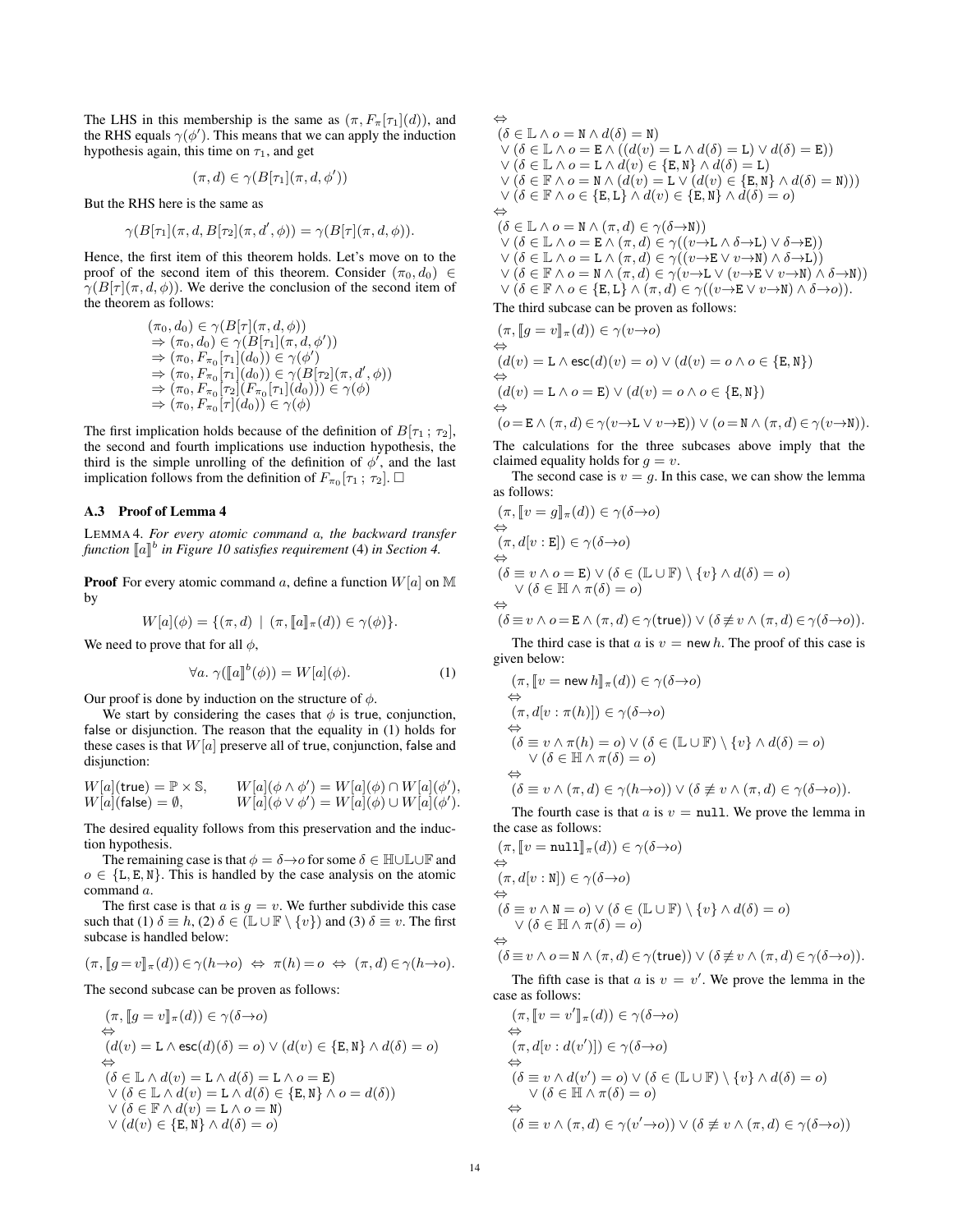The sixth case is that a is  $v = v'.f$ . We prove the case below:

$$
(\pi, [v = v'.f]_{\pi}(d)) \in \gamma(\delta \to o)
$$
  
\n
$$
\Leftrightarrow
$$
  
\n
$$
(d(v') = L \wedge (\pi, d[v : d(f)]) \in \gamma(\delta \to o))
$$
  
\n
$$
\vee (d(v') \neq L \wedge (\pi, d[v : E]) \in \gamma(\delta \to o))
$$
  
\n
$$
\Leftrightarrow
$$
  
\n
$$
(\delta \equiv v \wedge ((d(v') = L \wedge d(f) = o) \vee (d(v') \neq L \wedge o = E)))
$$
  
\n
$$
\vee (\delta \neq v \wedge d(v') = L \wedge (\pi, d) \in \gamma(\delta \to o))
$$
  
\n
$$
\Leftrightarrow
$$
  
\n
$$
(\delta \equiv v \wedge o = E \wedge ((d(v') = L \wedge d(f) = E) \vee d(v') \neq L))
$$
  
\n
$$
\vee (\delta \neq v \wedge o \neq E \wedge d(v') = L \wedge d(f) = o)
$$
  
\n
$$
\vee (\delta \neq v \wedge (\pi, d) \in \gamma(\delta \to o))
$$
  
\n
$$
\Leftrightarrow
$$
  
\n
$$
(\delta \equiv v \wedge o = E \wedge (\pi, d) \in \gamma((v' \to L \wedge f \to E) \vee v' \to E \vee v' \to N))
$$
  
\n
$$
\vee (\delta \neq v \wedge o \neq E \wedge (\pi, d) \in \gamma((v' \to L \wedge f \to o))
$$
  
\n
$$
\vee (\delta \neq v \wedge (\pi, d) \in \gamma(\delta \to o)).
$$

The last case is that a is  $v.f = v'$ . The following derivation shows the lemma for this case:

$$
(\pi, [v.f = v']_{\pi}(d)) \in \gamma(\delta \to o)
$$
\n
$$
(\mathcal{d}(v) = \mathbf{E} \land d(v') = \mathbf{L} \land (\pi, \mathbf{esc}(d)) \in \gamma(\delta \to o))
$$
\n
$$
\lor (((\mathcal{d}(v) = \mathbf{E} \land d(v') \neq \mathbf{L}) \lor d(v) = \mathbf{N}) \land (\pi, d) \in \gamma(\delta \to o))
$$
\n
$$
\lor (d(v) = \mathbf{L} \land \{\mathcal{d}(f), d(v')\} = \{\mathbf{L}, \mathbf{B}\} \land (\pi, \mathbf{dc}(\mathcal{d})) \in \gamma(\delta \to o))
$$
\n
$$
\lor (d(v) = \mathbf{L} \land \{\mathcal{d}(f), d(v')\} = \{\mathbf{L}, \mathbf{N}\} \land (\pi, d(\mathbf{f} : \mathbf{L}) \in \gamma(\delta \to o))
$$
\n
$$
\lor (d(v) = \mathbf{L} \land d(f), d(v')) = \{\mathbf{L}, \mathbf{N}\} \land (\pi, d(\mathbf{f} : \mathbf{E}) \in \gamma(\delta \to o))
$$
\n
$$
\lor (d(v) = \mathbf{L} \land d(f) = d(v') \land (\pi, d) \in \gamma(\delta \to o))
$$
\n
$$
\lor (\delta \in \mathbb{L} \land o = \mathbf{R} \land (\pi, d) \in \gamma(v \to \mathbf{E} \land v' \to \mathbf{L} \land \delta \to o))
$$
\n
$$
\lor (\delta \in \mathbb{L} \land o = \mathbf{N} \land (\pi, d) \in \gamma(v \to \mathbf{E} \land v' \to \mathbf{L} \land \delta \to o))
$$
\n
$$
\lor (\delta \in \mathbb{L} \land o = \mathbf{N} \land (\pi, d) \in \gamma(v \to \mathbf{E} \land v' \to \mathbf{L} \land \delta \to o))
$$
\n
$$
\lor (\delta \in \mathbb{R} \land o = \mathbf{N} \land (\pi, d) \in \gamma(v \to \mathbf{E} \land v' \to \mathbf{L})
$$
\n
$$
\lor (v \to \mathbf{L} \land \delta \to o))
$$
\n
$$
\lor (\delta \in \
$$

$$
\vee (\delta \in \mathbb{L} \wedge o = \mathbb{N} \wedge (\pi, d) \in \gamma(\delta \to o \wedge (v \to \mathbb{R} \wedge v' \to \mathbb{L} \wedge v' \to \mathbb{L} \wedge v' \to \mathbb{L} \wedge v' \to \mathbb{L} \wedge v' \to \mathbb{L} \wedge v' \to \mathbb{L} \wedge v' \to \mathbb{L} \wedge v' \to \mathbb{L} \wedge v' \to \mathbb{L} \wedge v' \to \mathbb{L} \wedge v' \to \mathbb{L} \wedge v' \to \mathbb{L} \wedge v' \to \mathbb{L} \wedge v' \to \mathbb{L} \wedge v' \to \mathbb{L} \wedge v' \to \mathbb{L} \wedge v' \to \mathbb{L} \wedge v' \to \mathbb{L} \wedge v' \to \mathbb{L} \wedge v' \to \mathbb{L} \wedge v' \to \mathbb{L} \wedge v' \to \mathbb{L} \wedge v' \to \mathbb{L} \wedge v' \to \mathbb{L} \wedge v' \to \mathbb{L} \wedge v' \to \mathbb{L} \wedge v' \to \mathbb{L} \wedge v' \to \mathbb{L} \wedge v' \to \mathbb{L} \wedge v' \to \mathbb{L} \wedge v' \to \mathbb{L} \wedge v' \to \mathbb{L} \wedge v' \to \mathbb{L} \wedge v' \to \mathbb{L} \wedge v' \to \mathbb{L} \wedge (f \to \mathbb{L} \wedge v' \to \mathbb{L} \wedge v' \to \mathbb{L} \wedge v' \to \mathbb{L} \wedge v' \to \mathbb{L} \wedge v' \to \mathbb{L} \wedge v' \to \mathbb{L} \wedge v' \to \mathbb{L} \wedge v' \to \mathbb{L} \wedge v' \to \mathbb{L} \wedge v' \to \mathbb{L} \wedge v' \to \mathbb{L} \wedge v' \to \mathbb{L} \wedge v' \to \mathbb{L} \wedge v' \to \mathbb{L} \wedge v' \to \mathbb{L} \wedge v' \to \mathbb{L} \wedge v' \to \mathbb{L} \wedge v' \to \mathbb{L} \wedge v
$$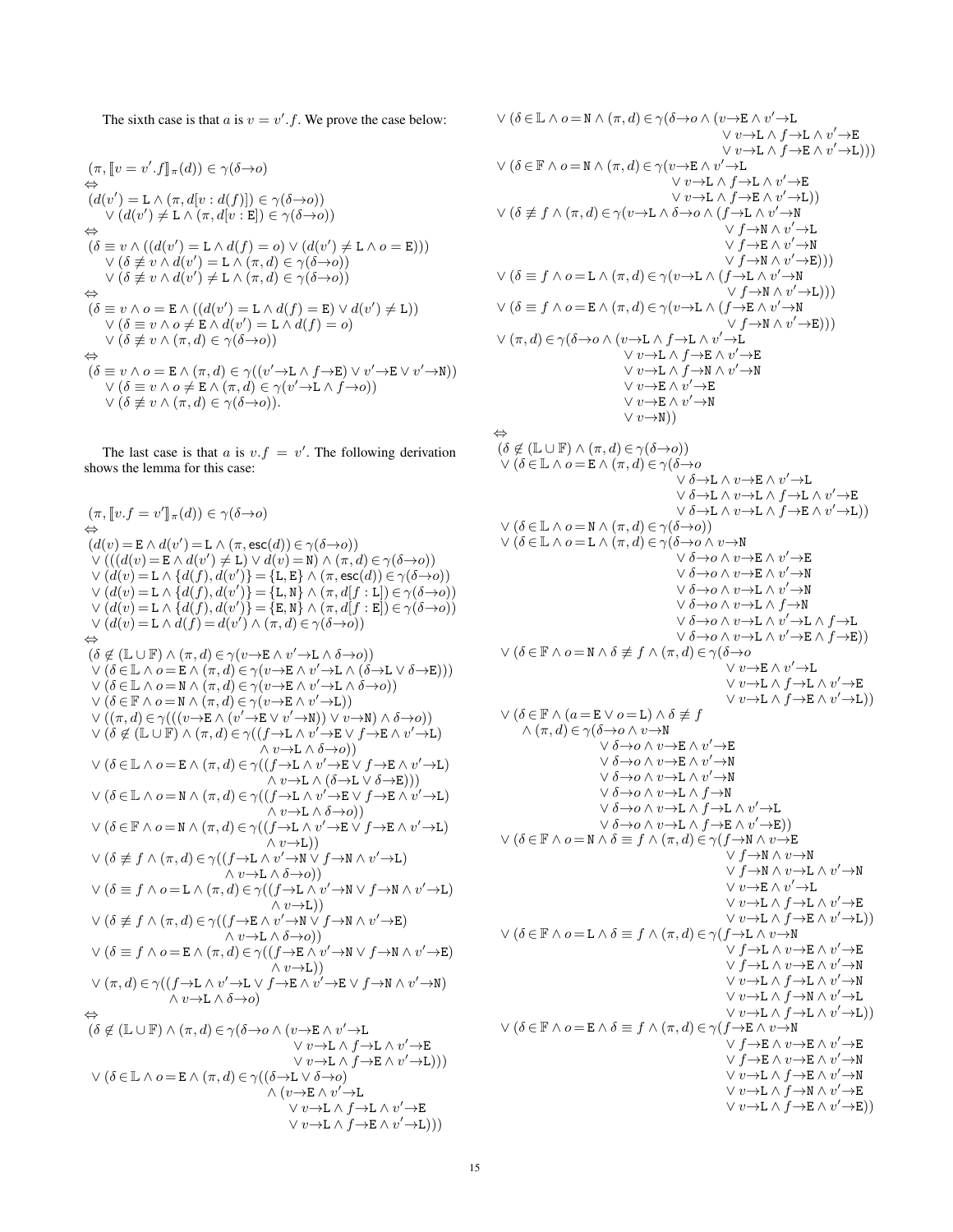$$
\begin{array}{ll}\n\leftrightarrow \\
(\delta \notin (\mathbb{L} \cup \mathbb{F}) \wedge (\pi, d) \in \gamma(\delta \to o)) \\
\vee (\delta \in \mathbb{L} \wedge o = \mathbb{E} \wedge (\pi, d) \in \gamma(\delta \to \mathbb{E} \\
& \vee \delta \to \mathbb{L} \wedge v \to \mathbb{L} \wedge v' \to \mathbb{L} \\
& \vee \delta \to \mathbb{L} \wedge v \to \mathbb{L} \wedge v' \to \mathbb{L} \\
& \vee \delta \to \mathbb{L} \wedge v \to \mathbb{L} \wedge v' \to \mathbb{L} \\
& \vee (\delta \to \mathbb{L} \wedge o = \mathbb{L} \wedge \delta \in \mathbb{F} \wedge o = \mathbb{L} \wedge \delta \neq f) \\
\wedge (\pi, d) \in \gamma(\delta \to o \wedge v \to \mathbb{N} \\
& \vee \delta \to o \wedge v \to \mathbb{L} \wedge v' \to \mathbb{E} \\
& \vee \delta \to o \wedge v \to \mathbb{L} \wedge v' \to \mathbb{R} \\
& \vee \delta \to o \wedge v \to \mathbb{L} \wedge v' \to \mathbb{N} \\
& \vee \delta \to o \wedge v \to \mathbb{L} \wedge v' \to \mathbb{N} \\
& \vee \delta \to o \wedge v \to \mathbb{L} \wedge v' \to \mathbb{N} \\
& \vee \delta \to o \wedge v \to \mathbb{L} \wedge v' \to \mathbb{L} \\
& \vee \delta \to o \wedge v \to \mathbb{L} \wedge v' \to \mathbb{L} \\
& \vee \delta \to o \wedge v \to \mathbb{L} \wedge v' \to \mathbb{L} \\
& \vee v \to \mathbb{L} \wedge v' \to \mathbb{L} \\
& \vee v \to \mathbb{L} \wedge v' \to \mathbb{L} \\
& \vee v \to \mathbb{L} \wedge v' \to \mathbb{L} \\
& \vee v \to \mathbb{L} \wedge v' \to \mathbb{L} \\
& \vee \delta \to \mathbb{N} \wedge v \to \mathbb{L} \\
& \vee \delta \to \mathbb{N} \wedge v \to \mathbb{L} \\
& \vee \delta \to \mathbb{N
$$

#### $\Box$

## A.4 Proof of Lemma 5

LEMMA 5. *For every atomic command* a*, the backward transfer* function  $\llbracket a \rrbracket^b$  in Figure 12 satisfies requirement (4) of our frame-<br>work in Section 4 *work in Section 4.*

**Proof** For every atomic command a, define a function  $W[a]$  on M by

$$
W[a](\phi) = \{(\pi, d) \mid (\pi, [a]_{\pi}(d)) \in \gamma(\phi)\}.
$$

We need to prove that for all  $\phi$ ,

$$
\forall a. \ \gamma([\![a]\!]^b(\phi)) = W[a](\phi). \tag{2}
$$

Our proof is done by induction on the structure of  $\phi$ .

We start by considering the cases that  $\phi$  is true, conjunction, false or disjunction. The reason that the equality in (2) holds for these cases is that  $W[a]$  preserve all of true, conjunction, false and disjunction:

$$
W[a](\text{true}) = \mathbb{P} \times \mathbb{S}, \qquad W[a](\phi \wedge \phi') = W[a](\phi) \cap W[a](\phi'),
$$
  
 
$$
W[a](\text{false}) = \emptyset, \qquad W[a](\phi \vee \phi') = W[a](\phi) \cup W[a](\phi').
$$

The desired equality follows from this preservation and the induction hypothesis.

Now we prove the remaining cases one-by-one. The first case is that  $\phi =$  err. When a is  $x = y$  or  $x =$  null, we prove the desired (2) as follows:

$$
(\pi, d) \in W[a](\text{err}) \Leftrightarrow (\pi, [\![a]\!]_{\pi}(d)) \in \gamma(\text{err})
$$

$$
\Leftrightarrow [\![a]\!]_{\pi}(d) = \top
$$

$$
\Leftrightarrow d = \top
$$

$$
\Leftrightarrow (\pi, d) \in \gamma(\text{err}) = \gamma([\![a]\!]^{b}(\text{err})).
$$

When a is a method call  $x.m()$ , our proof of the desired property (2) is slightly different, and it is given below:

$$
(\pi, d) \in W[x.m()](\text{err})
$$
  
\n
$$
\Leftrightarrow
$$
  
\n
$$
(\pi, [x.m()]]_{\pi}(d)) \in \gamma(\text{err})
$$
  
\n
$$
\Leftrightarrow
$$
  
\n
$$
[[x.m()]]_{\pi}(d) = \top
$$
  
\n
$$
\Leftrightarrow
$$
  
\n
$$
(d = \top) \vee (\exists \sigma, \Sigma, X. d = (\Sigma, X) \wedge \sigma \in \Sigma \wedge [[m]](\sigma) = \top)
$$
  
\n
$$
\Leftrightarrow
$$
  
\n
$$
(\pi, d) \in \gamma([\text{err} \vee \bigvee \{\text{type}(\sigma) \mid [[m]](\sigma) = \top\})
$$
  
\n
$$
\Leftrightarrow
$$
  
\n
$$
(\pi, d) \in \gamma([[x.m()]]^{b}(\text{err})).
$$

The second case is errNot. In this case, we notice that  $W[a]$ preserves the negation. Hence, we prove the desired equality (2) as follows: for all atomic commands  $a$ ,

$$
W[a](\text{errNot}) = W[a](\text{not}(\text{err}))
$$
  
=  $\mathbb{P} \times \mathbb{D} \setminus W[a](\text{err})$   
=  $\mathbb{P} \times \mathbb{D} \setminus \gamma([\![a]\!]^b(\text{err}))$   
=  $\gamma(\text{negative}([\![a]\!]^b(\text{err})))$   
=  $\gamma([\![a]\!]^b(\text{errNot}))$ .

The third equality uses what we just proved in the err case.

The third case is  $param(z)$ . For all atomic commands a,

$$
\begin{array}{rcl} (\pi,d)\in W[a](\mathsf{param}(z)) & \Leftrightarrow & (\pi, [\![a]\!]_\pi(d))\in \gamma(\mathsf{param}(z)) \\ & \Leftrightarrow & z\in \pi \\ & \Leftrightarrow & (\pi,d)\in \gamma(\mathsf{param}(z)) \\ & \Leftrightarrow & (\pi,d)\in \gamma([\![a]\!]^b(\mathsf{param}(z))). \end{array}
$$

The fourth case is paramNot( $z$ ). The proof of this case is essentially identical to that of the second case, except that we are now using the fact that (2) holds for the param $(z)$  case, instead of the err case.

The fifth case is  $var(z)$ . We handle three atomic commands separately. First, we prove that (2) holds for  $x = y$ :

$$
(\pi, d) \in \gamma(W[x = y](\text{var}(z)))
$$
  
\n
$$
\Leftrightarrow
$$
  
\n
$$
(\pi, [\![x = y]\!]_\pi(d)) \in \gamma(\text{var}(z))
$$
  
\n
$$
\Leftrightarrow
$$
  
\n
$$
\exists \Sigma, X. d = (\Sigma, X)
$$
  
\n
$$
\wedge (y \in X \land x \in \pi \land z \in X \cup \{x\} \lor z \in X \setminus \{x\})
$$
  
\n
$$
\Leftrightarrow
$$
  
\n
$$
(z \equiv x \land (\pi, d) \in \gamma(\text{var}(y) \land \text{param}(x)))
$$
  
\n
$$
\vee (z \not\equiv x \land (\pi, d) \in \gamma(\text{var}(z)))
$$
  
\n
$$
(\pi, d) \in \gamma([\![x = y]\!]^b(\text{var}(z))).
$$

Second, we prove the required equality for  $x = \text{null}$ :

$$
(\pi, d) \in \gamma(W[x = \text{null}](\text{var}(z)))
$$
  
\n
$$
\Leftrightarrow
$$
  
\n
$$
(\pi, [x = \text{null}]_{\pi}(d)) \in \gamma(\text{var}(z))
$$
  
\n
$$
\Leftrightarrow
$$
  
\n
$$
\exists \Sigma, X. d = (\Sigma, X) \land (z \in X \setminus \{x\})
$$
  
\n
$$
\Leftrightarrow
$$
  
\n
$$
z \not\equiv x \land (\pi, d) \in \gamma(\text{var}(z))
$$
  
\n
$$
(\pi, d) \in \gamma([x = \text{null}]^{b}(\text{var}(z))).
$$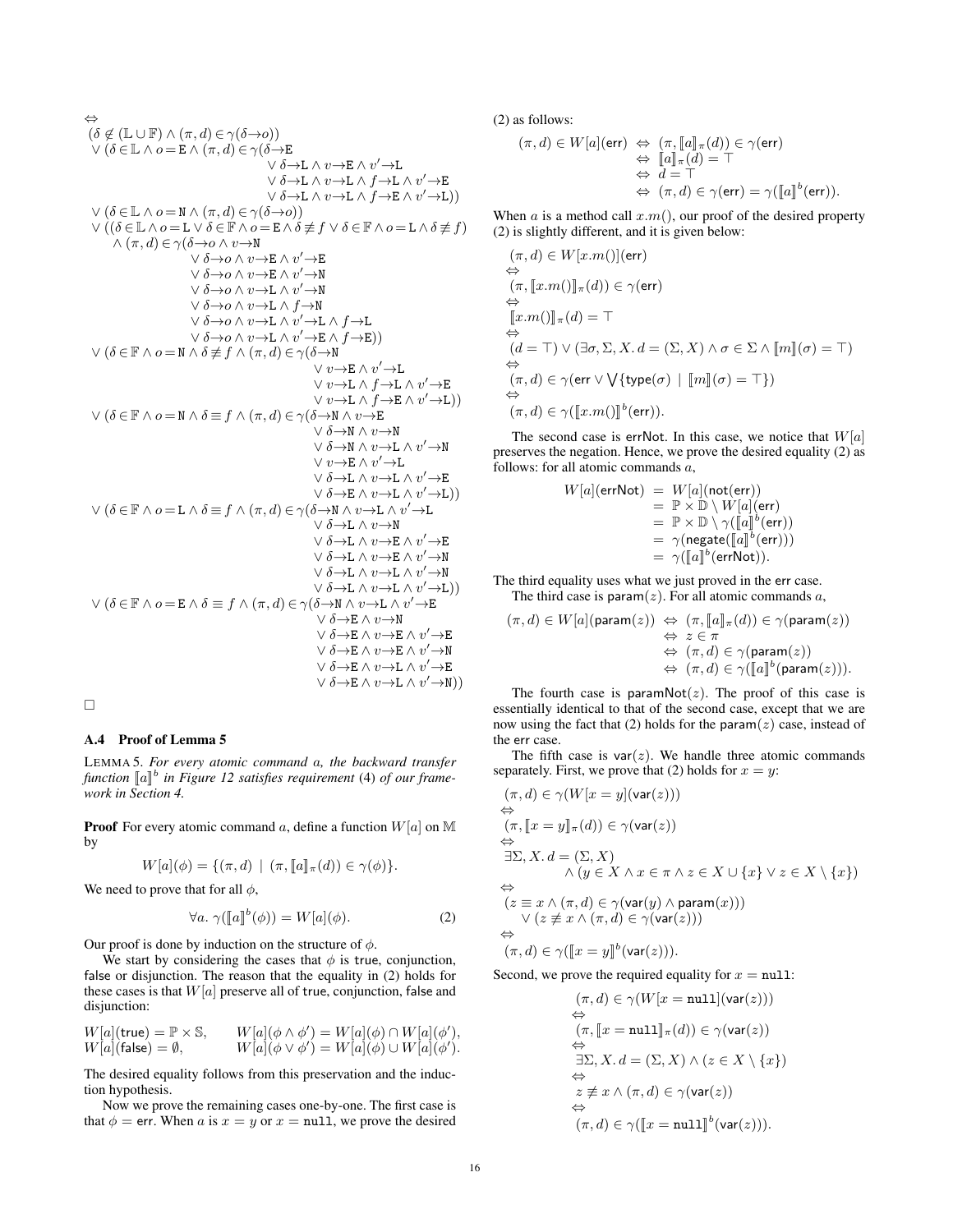Third, we show the desired equality for  $x.m()$ :

$$
(\pi, d) \in W[x.m()](\text{var}(z))
$$
  
\n
$$
\Leftrightarrow
$$
  
\n
$$
(\pi, [x.m()]]_{\pi}(d)) \in \gamma(\text{var}(z))
$$
  
\n
$$
\Leftrightarrow
$$
  
\n
$$
\exists \Sigma, X. d = (\Sigma, X) \land z \in X \land (\forall \sigma. [m] (\sigma) = \top \Rightarrow \sigma \notin \Sigma)
$$
  
\n
$$
\Leftrightarrow
$$
  
\n
$$
(\pi, d) \in \gamma(\text{var}(z) \land \text{ArgPNot}(\sigma) \mid [m] (\sigma) = \top \})
$$
  
\n
$$
\Leftrightarrow
$$
  
\n
$$
(\pi, d) \in \gamma([x.m()]^b(\text{var}(z))).
$$

The sixth case is varNot(z). We use the fact that  $W[a]$  preserves negation and conjunction, and derive the desired equality as follows:

$$
W[a](\text{varNot}(z)) = W[a](\text{not}(\text{var}(z)) \wedge \text{errNot})
$$
  
=  $(\mathbb{P} \times \mathbb{D} \setminus W[a](\text{var}(z)) \cap W[a](\text{errNot})$   
=  $(\mathbb{P} \times \mathbb{D} \setminus \gamma([\![a]\!]^b(\text{var}(z)))) \cap \gamma([\![a]\!]^b(\text{errNot}))$   
=  $\gamma(\text{negative}([\![a]\!]^b(\text{var}(z))) \wedge \text{errNot}).$ 

The first equality just uses the fact that not(var(z)) = varNot(z)  $\vee$ err. The second uses the preservation of negation and conjunction by  $W[a]$ , and the third equality uses what we have proved in the err and errNot cases. The last holds because  $\gamma$  preserves the conjunction and negate implements the semantic negation.

The seventh case is type( $\sigma$ ). When a is  $x = y$  or  $x = \text{null}$ ,

$$
(\pi, d) \in W[a](\mathsf{type}(\sigma)) \Leftrightarrow (\pi, [\![a]\!]_{\pi}(d)) \in \gamma(\mathsf{type}(\sigma))
$$
  

$$
\Leftrightarrow \exists \Sigma, X. d = (\Sigma, X) \land \sigma \in \Sigma
$$
  

$$
\Leftrightarrow (\pi, d) \in \gamma(\mathsf{type}(\sigma))
$$
  

$$
\Leftrightarrow (\pi, d) \in \gamma([\![a]\!]^{b}(\mathsf{type}(\sigma))).
$$

This shows that the desired equality holds for these atomic commands a. When a is a method call  $x.m()$ , we prove the equality as follows:

$$
(\pi, [x.m()]\pi(d)) \in \gamma(\text{type}(\sigma))
$$
  
\n
$$
\Rightarrow
$$
  
\n
$$
\exists \Sigma, X. d = (\Sigma, X)
$$
  
\n
$$
\wedge (\forall \sigma'. [m][\sigma') = \top \Rightarrow \sigma' \notin \Sigma)
$$
  
\n
$$
\wedge ((\exists \sigma'. \sigma' \in \Sigma \wedge [m][\sigma') = \sigma) \vee x \notin X \wedge \sigma \in \Sigma)
$$

 $(\pi, d) \in \gamma$ (errNot

$$
\wedge (\bigwedge \{ \text{typeNot}(\sigma') \mid [\![m]\!](\sigma') = \top \}) \\ \wedge ((\bigvee \{ \text{type}(\sigma') \mid [\![m]\!](\sigma') = \sigma \}) \\ \vee (\text{varNot}(x) \wedge \text{type}(\sigma)))
$$

⇔

 $(\pi, d) \in \gamma([\![x.m()]\!]^b(\mathsf{type}(\sigma))).$ 

The last case is type $Not(\sigma)$ . The proof of this case is similar to that of the varNot(z) case.  $\Box$ 

# A.5 Proof of Theorem 6

We will first prove lemmas that describe the properties of TRACER. Then, we will use the lemmas and prove the theorem.

## LEMMA 7. If the domain  $\mathbb P$  of parameters is finite,  $\text{Tr}\,\text{ACER}(d_I, s, q)$ *terminates.*

Proof We will prove that each iteration removes at least one element from  $\Pi_{viable}$ . Since no new elements are added to  $\Pi_{viable}$ in each iteration, this combined with the fact that  $\mathbb P$  (the initial value of  $\Pi_{viable}$ ) is finite will conclude the proof. Suppose some  $\pi \in \Pi_{viable}$  is chosen on line 8 and some trace  $\tau \in \text{trace}(s)$  is chosen on line 13 such that

$$
F_{\pi}[\tau](d_I) \in (F_{\pi}[s](\{d_I\}) \cap \{d \mid (\pi, d) \in \gamma(\text{not}(q))\}).
$$

Such a trace  $\tau$  exists because of Lemma 1. Hence, we have

$$
(\pi, F_{\pi}[\tau](d_I)) \in \gamma(\text{not}(q)). \tag{3}
$$

Then, because of (3) above and the item 1 of Theorem 3, we have

$$
(\pi, d_I) \in \gamma(B[\tau](\pi, d_I, \text{not}(q))).
$$

The equation above implies that the  $\Pi$  computed on line 14 contains π. Thus, at least π is removed from  $\Pi_{viable}$  on line 15.  $\Box$ 

LEMMA 8. If  $\text{TRACER}(d_I, s, q)$  *removes*  $\pi$  *from*  $\Pi_{viable}$  *in some iteration then*  $F_{\pi}[s](\{d_I\})$  *is not a subset of*  $\{d \mid (\pi, d) \in \gamma(q)\}.$ 

**Proof** Suppose  $\text{TRACER}(d_I, s, q)$  removes  $\pi'$  from  $\Pi_{viable}$  in some iteration. We need to prove that

$$
F_{\pi'}[s](\{d_I\}) \nsubseteq \{d \mid (\pi',d) \in \gamma(q)\}.
$$

But this is equivalent to

$$
F_{\pi'}[s](\{d_I\}) \cap \{d\ |\ (\pi',d) \in \gamma(\mathsf{not}(q))\} \neq \emptyset,
$$

which we will show in this proof. Since  $\pi'$  is removed from  $\Pi_{viable}$ in some iteration, TRACER must have done so using  $\pi$  and  $\tau \in$ trace( $s$ ) such that

$$
(\pi, F_{\pi}[\tau](d_I)) \in \gamma(\mathsf{not}(q)) \land (\pi', d_I) \in \gamma(B[\tau](\pi, d_I, \mathsf{not}(q))).
$$

By the item 2 of Theorem 3, the second conjunct implies that

$$
(\pi', F_{\pi'}[\tau](d_I)) \in \gamma(\text{not}(q)).\tag{4}
$$

Furthermore, because of  $\tau \in \text{trace}(s)$ , by Lemma 1, we also have that

$$
F_{\pi'}[\tau](d_I) \in F_{\pi'}[s](\{d_I\}).
$$
 (5)

From (4) and (5) follows

$$
F_{\pi'}[s](\{d_I\}) \cap \{d \mid (\pi',d) \in \gamma(\text{not}(q))\} \neq \emptyset,
$$

as desired.

LEMMA 9. If  $\text{TRACER}(d_I, s, q)$  *returns*  $\pi$ *, we have that* 

 $F_{\pi}[s](\{d_I\}) \subseteq \{d \mid (\pi, d) \in \gamma(q)\}.$ 

*Furthermore,* π *is a minimum-cost parameter value (according to*  $\preceq$ ) satisfying the above subset relationship.

#### **Proof** TRACER $(d_I, s, q)$  returns  $\pi$  only when

$$
F_{\pi}[s](\{d_I\}) \cap \{d \mid (\pi, d) \in \gamma(\text{not}(q))\} = \emptyset. \tag{6}
$$

But there is some  $D_0 \subseteq \mathbb{D}$  such that

$$
\gamma(\text{not}(q)) = (\mathbb{P} \times (\mathbb{D} \setminus D_0)) \wedge \gamma(q) = (\mathbb{P} \times D_0).
$$

Hence, (6) implies the desired subset relationship on  $\pi$ . Let's move on to the proof that  $\pi$  is minimum. For the sake of contradiction, suppose that there exists  $\pi'$  such that

$$
\pi \npreceq \pi' \wedge F_{\pi'}[s](\{d_I\}) \subseteq \{d \mid (\pi', d) \in \gamma(q)\}.
$$
 (7)

Then,  $\pi'$  should not be in  $\Pi_{viable}$  in the iteration of TRACER that chose  $\pi$  from  $\Pi_{viable}$ . Since  $\Pi_{viable}$  is becoming a smaller set in each iteration of the algorithm,  $\pi'$  must have been removed from  $\Pi_{viable}$  in some previous iteration. According to Lemma 8, this can happen only if

$$
F_{\pi'}[s](\{d_I\}) \nsubseteq \{d \mid (\pi',d) \in \gamma(q)\},\
$$

which contradicts the second conjunct of (7).  $\Box$ 

LEMMA 10. *If*  $\text{TRACER}(d_I, s, q)$  *returns impossible, there is no*  $\pi$ *such that*

$$
F_{\pi}[s](\{d_I\}) \subseteq \{d \mid (\pi, d) \in \gamma(q)\}.
$$

**Proof** Suppose  $\text{Tr}\,\text{ACER}(d_I, s, q)$  returns impossible. This means that  $\Pi_{viable} = \emptyset$  right before the algorithm terminates. Hence, every parameter value  $\pi$  was removed from  $\Pi_{viable}$  in some iteration of  $TRACER(d<sub>I</sub>, s, q)$ . This combined with Lemma 8 implies that  $F_{\pi}[s](\{d_I\}) \nsubseteq \{d \mid (\pi, d) \in \gamma(q)\}\$ for every  $\pi$ , as claimed by this lemma.  $\square$